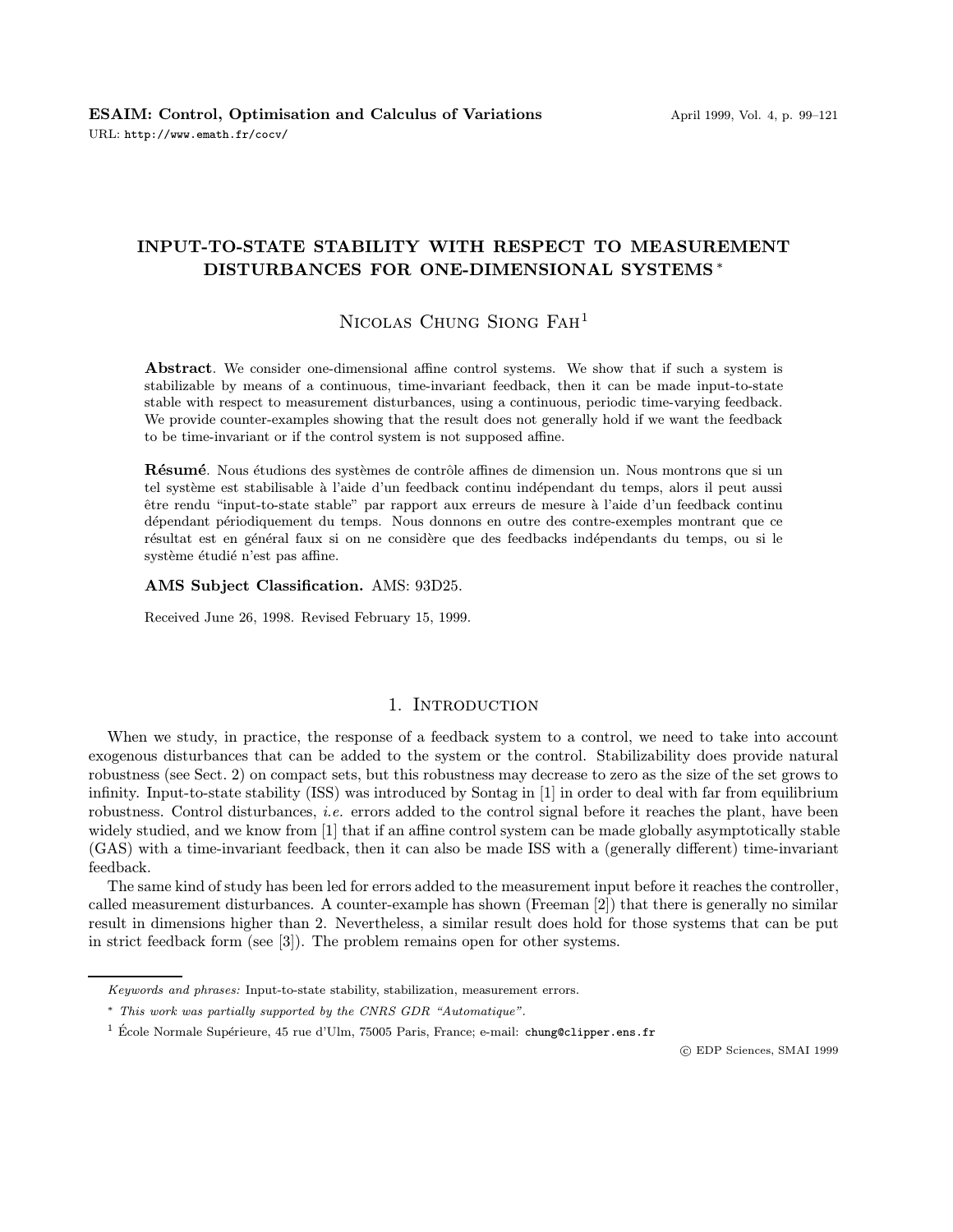One-dimensional strict feedback form systems can be written as

$$
\dot{x} = f(x) + ug(x)
$$

where  $x, u \in \mathbb{R}$ , f and g are real continuous functions and moreover

$$
\forall y \in \mathbb{R}, \, g(y) \neq 0. \tag{1}
$$

Freeman and Kokotovic prove that if such a system can be made GAS with a time-invariant continuous feedback, then it can be made ISS for measurement disturbances with a time-invariant continuous feedback.

In Section 2, we show that we can loosen restriction  $(1)$  to allow g to have zeros, whose set we must nevertheless suppose bounded.

In Section 3, we give a counter-example showing that restriction (1) cannot be completely lifted, even we suppose q of class  $C^{\infty}$ .

We show in Sections 4, 5 and 6 how to lift the restriction (1) if we allow the use of periodic time-varying feedbacks. Precisely, we prove the following theorem

Theorem 1. Consider the system

$$
\dot{x} = f(x) + ug(x) \tag{2}
$$

where  $x \in \mathbb{R}$  is the state,  $u \in \mathbb{R}$  the control,  $f: \mathbb{R} \to \mathbb{R}$  and  $g: \mathbb{R} \to \mathbb{R}$  are continuous.

Suppose there exists some continuous time-invariant feedback making the closed-loop plant GAS.

Then, for any period  $T > 0$ , there exists a continuous T-periodic time-varying feedback making the closed-loop plant ISS with respect to measurement disturbances.

Moreover, if the set of g's zeros is bounded, the feedback can be taken time-invariant.

The interest of time-varying feedbacks compared to stationary feedbacks was first stressed when Sontag and Sussmann proved in [4] that one dimensional state nonlinear control systems which are controllable can made GAS by means of time-varying feedback laws. This result was extended to a nonholomic cart by Samson in [5] and to many systems in higher dimension by Coron in [6] and [7]. It was extended to output feedback laws by Coron in [8].

In [9], Freeman applies periodic-time varying feedbacks to affine systems for a slightly different problem. He studies ISS for measurement disturbances with systems that are only partially observable. More precisely, the sign of q in equation  $(2)$  is still supposed constant, but unknown.

Finally, in Section 7, we provide a further counter-example showing that our result does not hold in general for non-affine control systems.

### 2. The case where the zeros of g are bounded

A function  $\gamma: \mathbb{R}^+ \to \mathbb{R}$  is of class K if it is continuous, strictly increasing, and if  $\gamma(0) = 0$ . The function  $\gamma$  is of class  $\mathcal{K}_{\infty}$  if moreover it is not bounded.

A function  $\beta: \mathbb{R}^+ \times \mathbb{R}^+ \to \mathbb{R}^+$  of class  $\mathcal{KL}$  if for each fixed t, the mapping  $\beta(.,t)$  is of class K and for each fixed s the mapping  $\beta(s,.)$  is decreasing to zero on t as  $t \to +\infty$ .

When  $d \in L^{\infty}(\mathbb{R}^+)$ , we note  $||d||_{\infty} := Sup\{d(t); t \geq 0\}$ .

ISS was first defined by Sontag in [1]. We adapt his definition to our problem of ISS of affine systems for measurement disturbances. From now on, ISS will mean input-to-state stability for measurement disturbances.

**Definition 1.** A time-invariant feedback  $u \in C^0(\mathbb{R}; \mathbb{R})$ , such that  $u(0) = 0$ , makes the system (2) ISS if and only if there exists a function  $\gamma$  of class K and a function  $\beta$  of class KL such that any continuous solution of the closed-loop plant

$$
\dot{x} = f(x) + u(x + d)g(x),
$$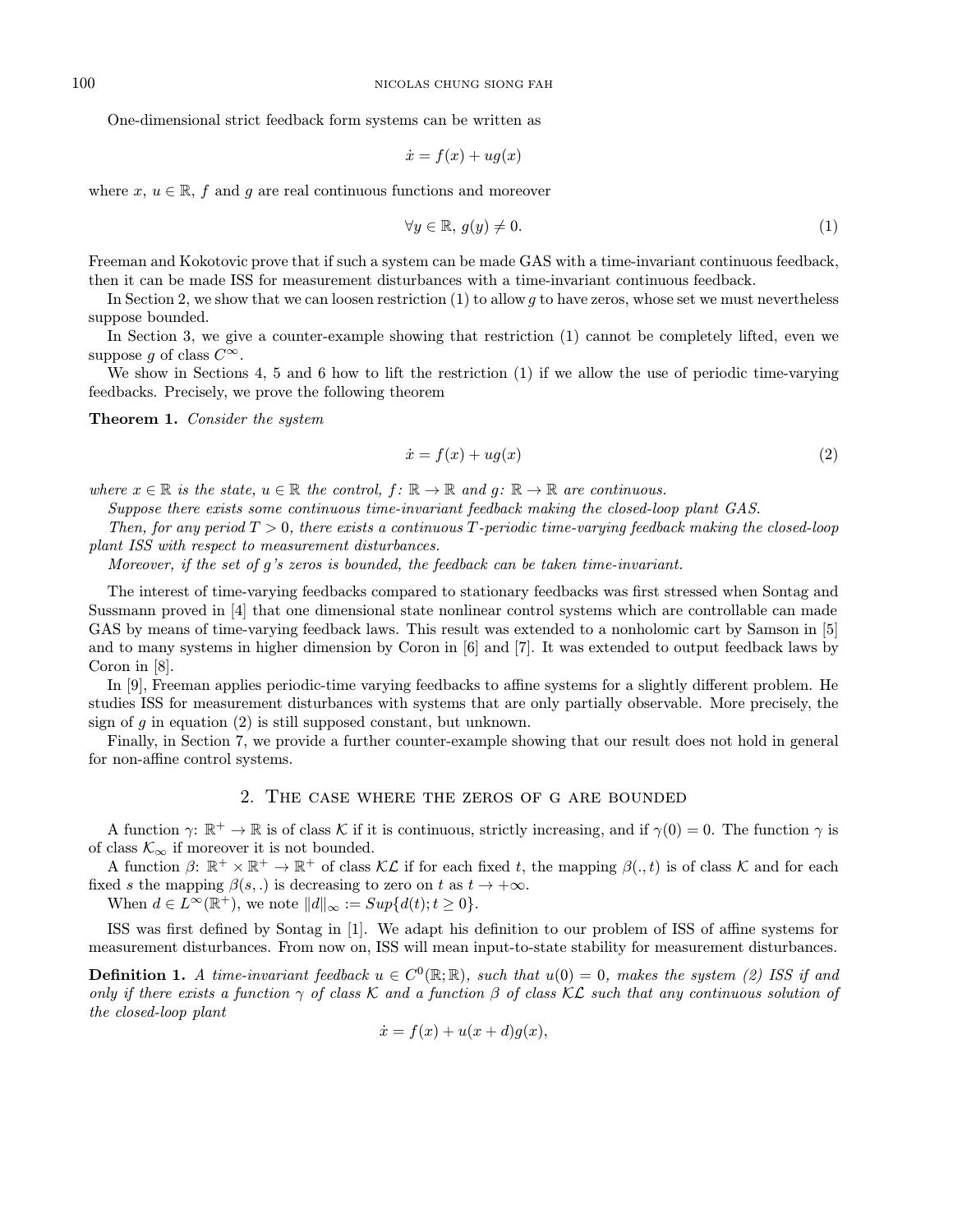where d:  $\mathbb{R}^+ \to \mathbb{R}$  is a measurable essentially bounded function of t, exists for all  $t \geq 0$ , and satisfies

$$
|x(t)| < \beta(|x(0)|, t) + \gamma(||d||_{\infty}).
$$

We also need the following characterization of ISS (Sontag and Wang [12]):

**Proposition 1.** A time-invariant feedback  $u \in C^0(\mathbb{R}, \mathbb{R})$ , such that  $u(0) = 0$ , makes the system (2) ISS if and only if there exists a function  $\gamma_0$  of class K and a function  $\gamma_1$  of class K such that any solution of the closed-loop plant

$$
\dot{x} = f(x) + u(x + d)g(x),
$$

where d:  $\mathbb{R}^+ \to \mathbb{R}$ , is a measurable essentially bounded function of t, exists for all  $t > 0$ , is bounded, and satisfies

$$
||x||_{\infty} \le \gamma_0(|x(0)|) + \gamma_1(||d||_{\infty})
$$
\n(3)

and

$$
\overline{\lim}_{t \to \infty} |x(t)| \le \gamma_1(\overline{\lim}_{t \to \infty} |d(t)|). \tag{4}
$$

We also use the following lemma due to Sontag [1]:

**Lemma 1.** Assume there exists a function  $V: \mathbb{R} \to \mathbb{R}$ , functions  $\alpha_1$ ,  $\alpha_2$  of class  $\mathcal{K}_{\infty}$  such that

$$
\forall y \in \mathbb{R}, \alpha_1(|y|) \le V(y) \le \alpha_2(|y|),
$$

and  $\gamma$  of class K such that, for any real number  $\delta$  and y,

$$
|y| > \gamma(|\delta|) \Longrightarrow \frac{\partial V}{\partial y}(y)[f(y) + u(y + \delta)g(y)] < 0. \tag{5}
$$

Then the closed-loop system is ISS for measurement disturbances.

In the one-dimensional case, we can always take  $V(y) = \alpha_1(y) = \alpha_2(y) = y^2/2$ .

**Remark 1.** We can assume with no loss of generality that  $\gamma$  is greater than identity. This implies that we can separate the study for  $x > 0$  and for  $x < 0$ . Proofs for  $x < 0$  can be deduced from those for  $x > 0$  by considering the system  $\dot{x} = \tilde{f}(x) + u\tilde{g}(x)$ , where  $\tilde{f}(x) = -f(-x)$  and  $\tilde{g}(x) = -g(-x)$ .

We study system (2), and we suppose in this section that the set

$$
\{y\geq 0; g(y)=0\}
$$

is bounded. Let a be g's largest positive zero if g has a zero on  $(0, +\infty)$ , and let  $a := 1$  otherwise.

Without any loss of generality, we can assume

$$
\forall y > a, \ g(y) > 0. \tag{6}
$$

We also assume that the system can be made GAS by means of a time-invariant, continuous feedback  $w: \mathbb{R} \to \mathbb{R}$ such that  $w(0) = 0$ .

Note V the standard Lyapunov function  $V(y) := \frac{y^2}{2}$ . GAS is equivalent to  $\dot{V} < 0$  along the trajectories of  $\dot{x} = f(x) + w(x)g(x)$ . In particular,

$$
\forall y > 0, f(y) + w(y)g(y) < 0. \tag{7}
$$

It is known that stabilizability provides us with some natural robustness to measurement disturbances. For example, we have in [10] or [11],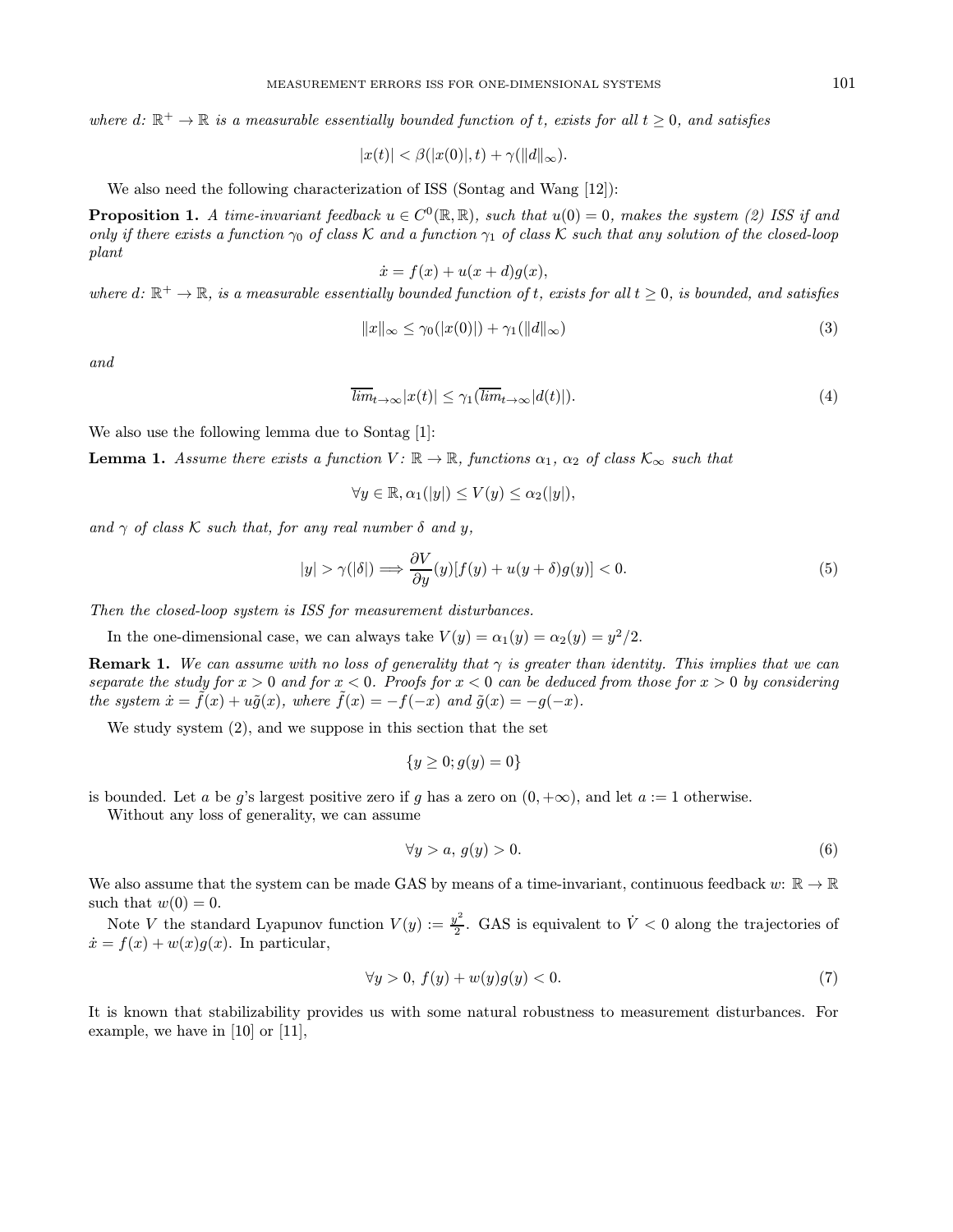**Theorem 2.** If w is a continuous globally asymptotically stabilizing feedback, there exists a non-negative function  $r_m \in C^{\infty}(\mathbb{R}^+ \setminus \{0\}; \mathbb{R}^+ \setminus \{0\}) \cap C^0(\mathbb{R}^+)$  such that, for any continuous d:  $\mathbb{R} \to \mathbb{R}$  satisfying

$$
\forall y \in \mathbb{R}, \, |d(y)| \le r_m(y),
$$

zero is uniformly GAS for the system

$$
\dot{x} = f(x) + w(x + d(x))g(x).
$$

Unfortunately, this is not enough to grant input-to-state stability, as  $r_m(y)$  is allowed to tend to zero when y grows to infinity. This stresses the fact that ISS is a problem at infinity. Indeed, any stabilizing feedback  $w$ gives us some robustness for small initial conditions. Therefore, our main task consists in the construction of some feedback v that provides us with Lemma 1 conditions for large x. We then show how to "glue together"  $v$  and  $w$  to get the ISS property.

Define  $v: \mathbb{R}^+ \to \mathbb{R}$  a continuous function such that  $v(0) := 0$  and satisfying the following property:

$$
\forall y > 3a, v(y) \leq \text{Min}\left\{w(z); z \in \left[\frac{y}{2}, 2y\right]\right\}.
$$
\n
$$
(8)
$$

Let  $k \in C^{\infty}(\mathbb{R}^+; [0, 1])$  be an increasing function such that

$$
\forall y \le 9a, \ k(y) := 0,\tag{9}
$$

$$
\forall y \ge 10a, \ k(y) := 1. \tag{10}
$$

Then the feedback

$$
u := (1 - k)w + kv \tag{11}
$$

makes the closed-loop system ISS.

Indeed, the closed-loop system can be written as

$$
\dot{x} = (1 - k(x))(f(x) + w(x)g(x)) + k(x)(f(x) + v(x)g(x)).
$$

Properties (6) to (11) show that  $\forall x > 0, x\dot{x} < 0$ , so that u is indeed a stabilizing feedback. As the inequality (7) is strict, and all the functions continuous, we can find a function  $r_m \in C^0(\mathbb{R}^+;\mathbb{R}^+)$  such

$$
\forall y > 0, \ r_m(y) > 0,
$$

and

$$
\forall y > 0, \forall |\delta| \le r_m(y), \ y(f(y) + w(y + \delta)g(y)) < 0. \tag{12}
$$

We choose  $r_m$  strictly increasing on the interval [0, 20a] and  $r_m(0) = 0$ .

Finally, let  $r$  be a continuous, non-negative, strictly increasing function such that

$$
\forall y \le 20a, r(y) : \le r_m(y), \tag{13}
$$

$$
\forall y \ge 0, r(y) \le y/2. \tag{14}
$$

and moreover  $r(y) \to +\infty$  as  $y \to +\infty$ .

By  $(8)$ ,

$$
\forall y > 6a, \,\forall |\delta| < y/2, \, v(y + \delta) \leq w(y),
$$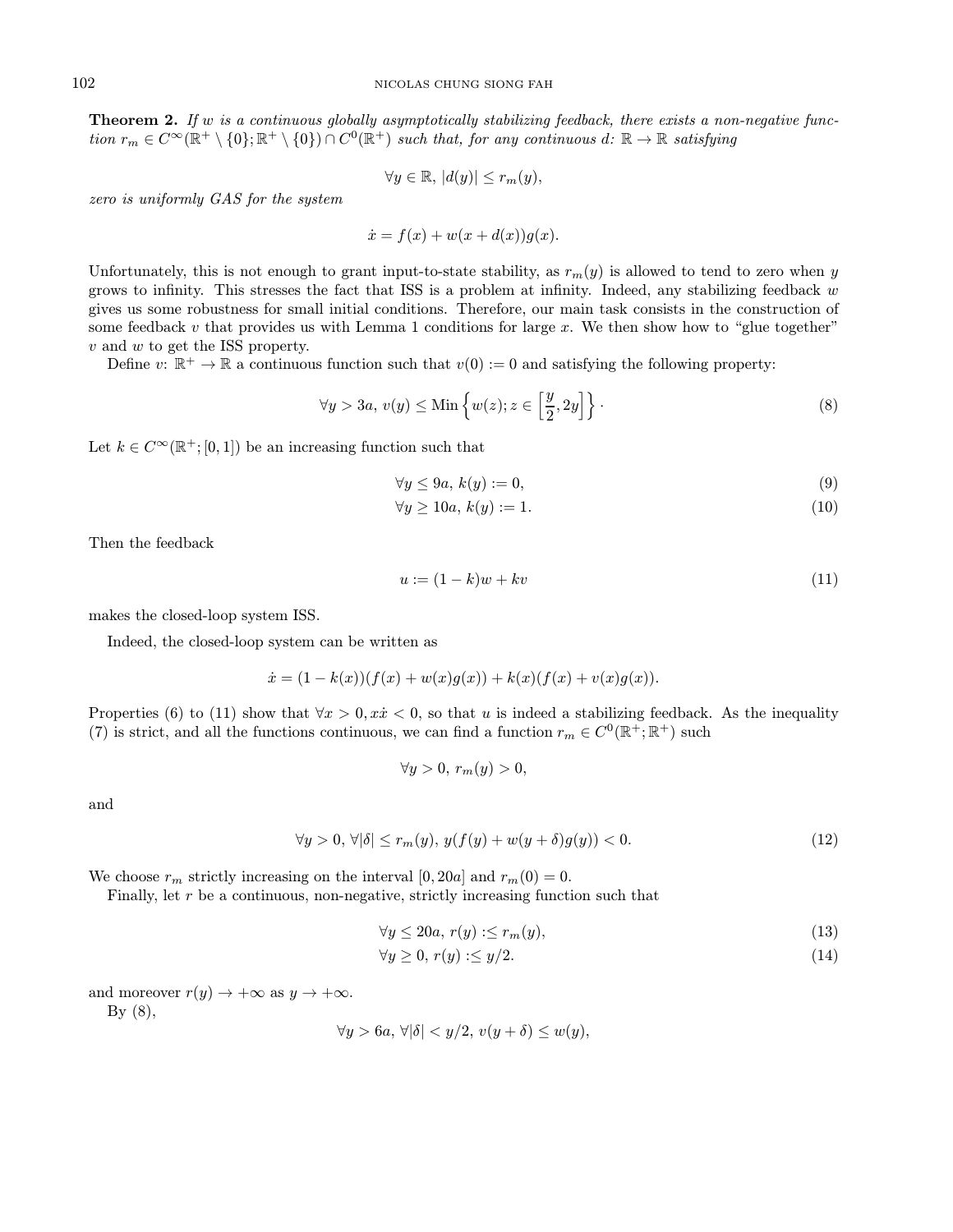so that, with (6),

$$
\forall y \ge 6a, \forall |\delta| \le y/2, \ y(f(y) + v(y + \delta)g(y)) \le y(f(y) + w(y)g(y)) < 0. \tag{15}
$$

By (10),

$$
\forall y \ge 20a, \forall |\delta| \le y/2, k(y+\delta) = 1.
$$

With  $(12)$  and  $(13)$ , we get

$$
\forall y \ge 0, \forall |\delta| \le r(y), (1 - k(y + \delta))(f(y) + w(y + \delta)g(y)) \le 0.
$$
\n
$$
(16)
$$

Then, combining  $(12)$  and  $(15)$ , and using the properties  $(9)$  and  $(10)$  of k, and the properties  $(13)$  and  $(14)$  of r, we get

$$
\forall y > 0, \forall |\delta| < r(y), y(f(y) + u(y + \delta)g(y)) < 0. \tag{17}
$$

Then  $\gamma = r^{-1}$  is a class K function, and replacing r by  $\gamma^{-1}$  in (17) gives the property required in Lemma 1 for ISS.

## 3. A counter-example in the general case

We consider equation (2), but we now allow g to have a non-bounded set of zeros. We show in this section that we can pick f and g of class  $C^{\infty}$  such that the system is stabilizable, but that no continuous time-invariant feedback can make the closed-loop system ISS. Our counter-example is based on the following idea: near a point x where  $f(x) = 0$ , if a stabilizing feedback's sign varies too quickly, we can always manage to construct a disturbance that will "choose" the wrong sign for  $u$ , and thus the wrong sign for  $\dot{x}$ , destroying the system's stability.

Take

$$
g(y) = \cos(y^2),
$$

and consider the points  $x_n = \sqrt{n\pi}$ . We have

$$
g(x_n) = (-1)^n.
$$
 (18)

Choose f of class  $C^{\infty}$  satisfying

$$
\forall n \in \mathbb{N}, f(x_n) = 0,\tag{19}
$$

$$
\forall y \ge 0, \, f(y) \le 0,\tag{20}
$$

$$
\forall y \ge 0, \ g(y) = 0 \Rightarrow f(y) < 0,\tag{21}
$$

e.g.  $f(y) = -y \sin^2(y^2)$ . We check with (20) and (21) that taking  $u(y) = -yg(y)$  makes the closed-loop system globally asymptotically stable.

Let w be a continuous time-invariant stabilizing feedback. The closed-loop system satisfies  $\forall x \in \mathbb{R} \setminus \{0\}, x$  $< 0$ . Therefore, if  $y \neq 0$  and  $f(y) = 0$ , we must have  $yw(y)g(y) < 0$ . In particular, with (18) and (19), we get  $w(x_n)w(x_{n+1}) < 0$  for all  $n \in \mathbb{N}$ . But for any arbitrary constant  $\delta$ , and a big enough  $p \in \mathbb{N}$ , we have  $x_{p+1} - x_p \leq \delta.$ 

This implies that if we take  $d_p(t) = x_{p+1} - x_p$  as the measurement disturbance, the closed-loop system  $\dot{x} = f(x) + u(x + d_p)g(x)$  satisfies

$$
f(x_p) + w(x_p + d_p)g(x_p) > 0.
$$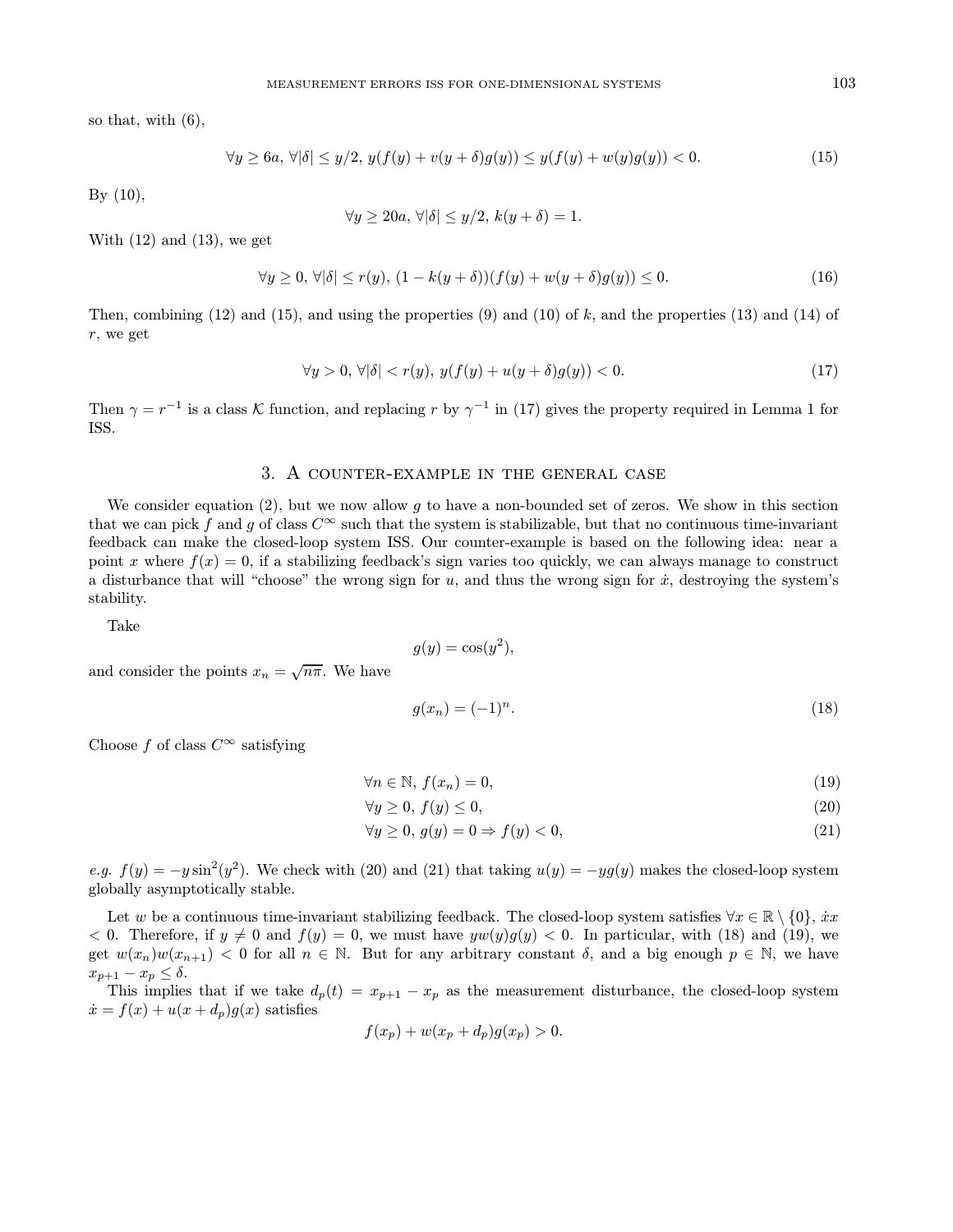Consequently, any trajectory of the closed-loop system such that  $x(0) \geq x_p$  satisfies

$$
\forall t \geq 0, \, x(t) \geq x_p.
$$

This construction is true for any large enough p, and  $x_p \to +\infty$  when  $p \to +\infty$ . We have thus found disturbances  $d_p$  such that

$$
\lim_{t\to\infty}|d_p(t)|\to 0 \text{ when } p\to+\infty,
$$

and corresponding trajectories  $y_p$  such that

$$
\overline{\lim}_{t\to\infty}|y_p(t)|\to+\infty\text{ when }p\to+\infty.
$$

Therefore, there cannot be any function  $\gamma_1$  of class K such that (4) is satisfied, and our system cannot be made ISS using a continuous time-invariant feedback.

## 4. Construction of an ISS time-varying feedback

In a time-varying framework, definition 1 is no longer adequate. A definition of ISS for time-varying systems was given by Lin in [13].

**Definition 2.** A feedback  $u \in C^0(\mathbb{R} \times \mathbb{R}, \mathbb{R})$ , such that for all  $t \in \mathbb{R}$ ,  $u(0, t) = 0$ , makes the system (2) ISS if and only if there exists a function  $\gamma$  of class K and a function  $\beta$  of class K such that any solution of the closed-loop plant

$$
\dot{x} = f(x) + u(x + d, t)g(x),
$$

where d is a measurable essentially bounded disturbance, and with the initial condition

$$
x(t_0)=x_0
$$

exists for all  $t \ge t_0$ , and satisfies

$$
|x(t)| < \beta(|x_0|, t - t_0) + \gamma(||d^{t_0}||_{\infty}),
$$
\n(22)

where  $d^{t_0}$  is the function defined by  $d^{t_0}(t) := 0$  if  $t < t_0$ , and  $d^{t_0}(t) := d(t)$  for  $t \geq t_0$ .

We study the control system (2), that we suppose GAS by means of a continuous time-invariant feedback. Let

$$
Z := \{ y \in \mathbb{R}^+; g(y) = 0 \}.
$$

In Sections 4 and 5, we assume that for some  $\alpha > 0$ ,  $Z \cap [\alpha, +\infty)$  is a discrete and infinite set, and can thus be described as a strictly increasing, unbounded sequence  $(a_n)_{n\in\mathbb{N}}$ . The other cases shall be treated in Section 6. As we said in Remark 1, we treat explicitly only the case  $x \geq 0$ . We can assume with no loss of generality that

$$
\forall y \in (a_0, a_1), \ g(y) > 0. \tag{23}
$$

As the system is stabilizable, and as f is continuous,  $y f(y) < 0$  in neighbourhoods of positive real numbers where g is zero. In particular,

$$
\forall n > 0, \forall u \in \mathbb{R}, f(a_n) + ug(a_n) = f(a_n) < 0. \tag{24}
$$

This gives us one of the system's key properties: *whatever feedback we may apply*, for any solution of the control system (2)

$$
(x(t_0) \le a_n) \Rightarrow (\forall t \ge t_0, x(t) \le a_n). \tag{25}
$$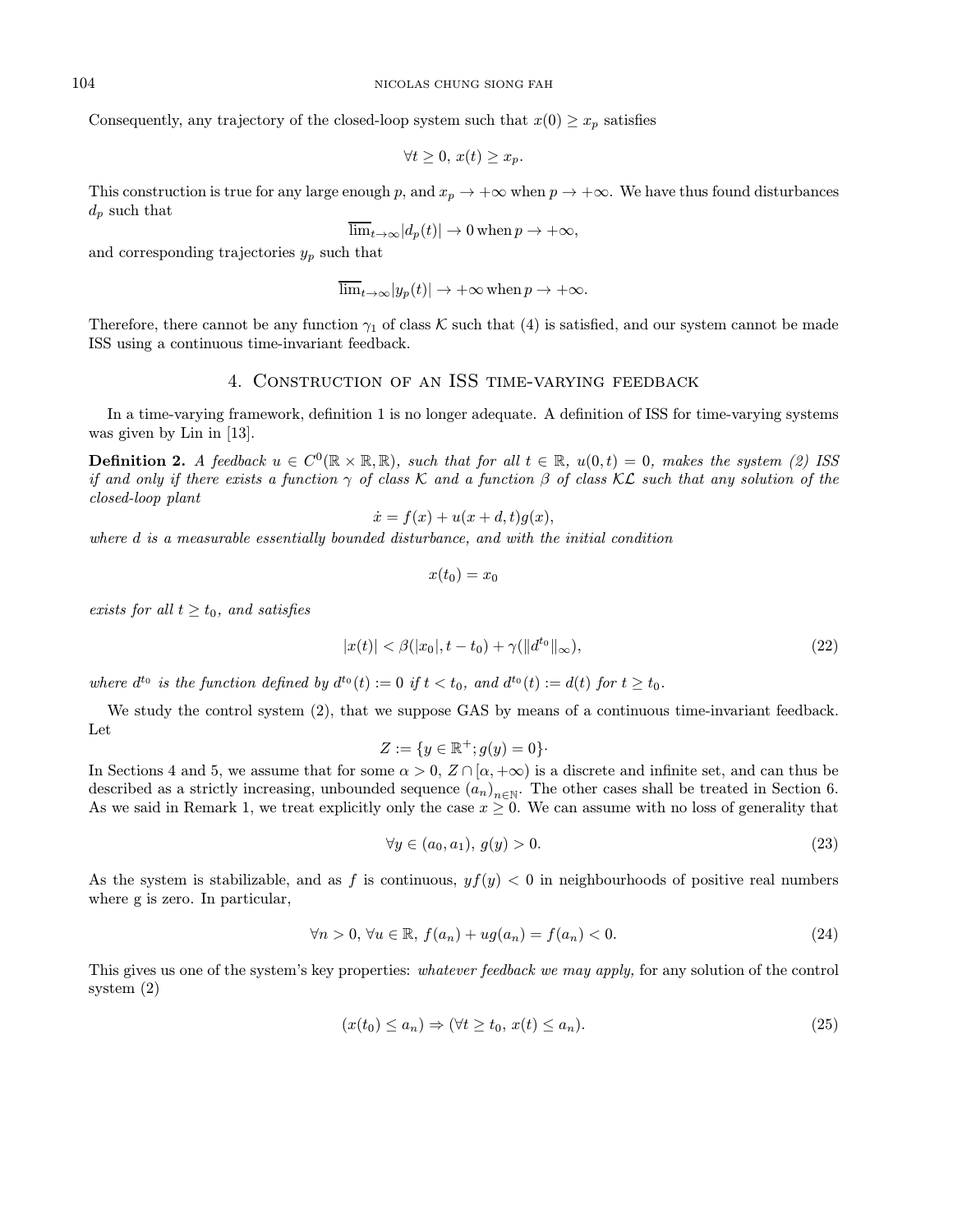The strategy of the proof consists in constructing a periodic time-varying feedback, of arbitrary chosen period  $T > 0$ , so that the closed-loop system satisfies the following property:

$$
\forall n > 0, 0 \le x(0) \le a_{n+1} \Rightarrow 0 \le x(T) \le a_n.
$$

All trajectories are forced in finite time into the interval  $(0, a_1)$ . The trajectories near zero are then stabilized like in Section 2.

The main difficulty we face when we allow  $g$ 's zeros to be unbounded is the following. In Section 2, equations  $(8)$  and  $(11)$  show us how to modify any stabilizing feedback w to enforce robustness: for large x, replace w by  $\text{Min}\{w(y); y \in [\frac{x}{2}, 2x]\}.$  Of course, this construction relied on the fact that g is positive on  $(a, +\infty)$ . If we had supposed g negative on  $(a, +\infty)$ , we should have taken  $\text{Max}\{w(y); y \in [\frac{x}{2}, 2x]\}$  instead. But in the new situation, where  $g$  does not have a fixed sign near infinity, neither of these modifications works. However, if we allow the feedbacks to be periodic time-varying, we will be able treat separately in time the regions where g is non-negative, and those where g is non-positive. Equation (25) will once again be decisive in assuring us that while we treat trajectories situated in the regions where  $g$  is positive, no great harm can be done to the trajectories passing through regions where  $g$  is negative.

Let  $T > 0$  be our feedback's period. Let w be some continuous time-invariant feedback stabilizing system (2) such that  $w(0) = 0$ . As in the previous section, w will provide robustness near zero. Like in (12), we can find a continuous function  $r_m: \mathbb{R}^+ \to \mathbb{R}$  such that  $r_m(y) > 0$  for  $y > 0$ , and

$$
\forall y > 0, \forall \delta \in \mathbb{R}, |\delta| \le r_m(y) \Rightarrow f(y) + w(y + \delta)g(y) < 0. \tag{26}
$$

We can suppose that  $r_m$  is strictly increasing on  $[0, a_1]$  and that

$$
\forall y \in \mathbb{R}^+, r_m(y) \leq \frac{y}{2}.
$$

Recall from (24) that f is continuous and negative in the neighbourhood of the points  $a_n$ . We can thus define a function B:  $(a_n)_{n\in\mathbb{N}}$   $\to \mathbb{R}$  so that, for  $n > 0$ ,  $B(a_n) < a_n$  is a point such that

$$
(\dot{x} = f(x), x(0) \le a_n) \Rightarrow (x(T/6) \le B(a_n)),\tag{27}
$$

and a function  $C: (a_n)_{n \in \mathbb{N}} \to \mathbb{R}$  so that, for  $n \geq 0$ ,  $C(a_n) > a_n$  is a point such that:

$$
(\dot{x} = f(x), x(0) \le C(a_n)) \Rightarrow (x(T/6) \le a_n). \tag{28}
$$

We choose these points so that  $\forall n \geq 0$ ,  $C(a_n) < B(a_{n+1})$ , and so that

$$
\forall n \ge 1, \forall y \in [B(a_n), C(a_n)], \ f(y) < 0. \tag{29}
$$

Let  $B(a_0) := 0$ .

Let  $\tilde{v} \in C^0(\mathbb{R}^+, \mathbb{R}^-)$  be such that

$$
\forall n \ge 0, \forall y \in [C(a_n), B(a_{n+1})], \tilde{v}(y) \le -2 \frac{(B(a_{n+1}) - C(a_n))\frac{6}{T} + \text{Max}(f(y), 0)}{|g(y)|}.
$$
\n(30)

Then let  $v$  be defined as:

$$
\forall y \ge 0, v(y) := \text{Min}\{\tilde{v}(z); z \in [y/2, 2y]\} \tag{31}
$$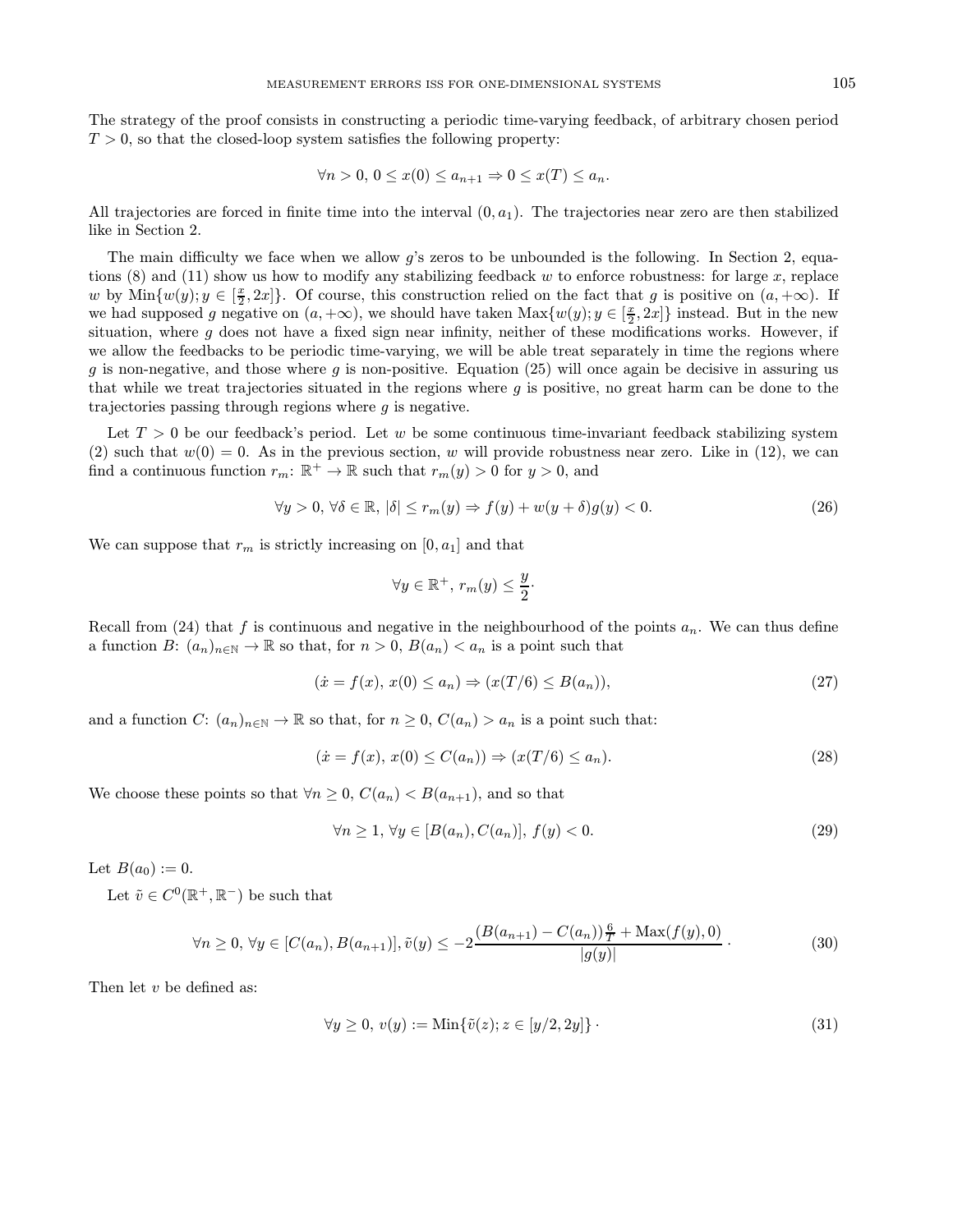The function  $v$  is also continuous and non-positive, and

$$
\forall y > 0, \forall \delta \in [-y/2, y/2], v(y + \delta) \le \tilde{v}(y). \tag{32}
$$

The function  $\sin(2\pi t/T)v$  provides robustness far from zero.

As in Section 2, we must define a function k that will "glue" w and v together: equation (23) gives us

$$
\forall y \in [a_0, a_1], \forall t \in [0, T/2], \, \sin(2\pi t/T)\tilde{v}(y)g(y) \leq 0.
$$

As  $f(a_1) < 0$ , we can therefore define  $p \in \mathbb{R}$  a point such that  $a_0 < p < a_1$ , and  $t_1 \in \mathbb{R}$  a time such that  $0 < t_1 < T/2$  and

$$
\left(\dot{x} = \frac{1}{2}(f(x) + \sin(2\pi t/T)\tilde{v}(x)g(x)), x(0) \le a_1\right) \Rightarrow (x(t_1) \le p).
$$
\n(33)

Properties (23) and (32) imply that, if d is a measurable essentially bounded function and x a continuous function such that

$$
\dot{x}(t) = \frac{1}{2}(f(x(t)) + \sin(2\pi t/T)v(x(t) + d(t))g(x(t))),
$$
\n(34)

$$
x(0) \le a_1,\tag{35}
$$

$$
|d(t)| \le |x(t)|/2 \text{ for } t \text{ a.e. in } \mathbb{R}^+, \tag{36}
$$

then

$$
x(t_1) \le p. \tag{37}
$$

Likewise, inequality (26) allows us to define a point  $q \in \mathbb{R}$  and a time  $t_2 \in \mathbb{R}$  such that  $a_0 < q < p$  and  $0 < t_1 < t_2$ , and, if d is a measurable essentially bounded function and x a continuous function such that

$$
\dot{x}(t) = \frac{1}{2}(f(x(t)) + w(x(t) + d(t))g(x(t))),
$$
\n(38)

$$
x(t_1) \le p,\tag{39}
$$

$$
|d(t)| \le r_m(x(t)) \text{ for } t \text{ a.e. in } \mathbb{R}^+, \tag{40}
$$

then

$$
x(t_2) \le q. \tag{41}
$$

As  $f(a_1) < 0$ , we can choose p and q such that

$$
\forall q \le y \le a_1, \, f(y) < 0. \tag{42}
$$

Let k be an increasing function in  $C^{\infty}(\mathbb{R}, [0, 1])$  satisfying

$$
\begin{cases}\n\forall y \leq q + (\frac{p-q}{3}), & k(y) := 0, \\
\forall q + (\frac{p-q}{3}) \leq y \leq p - (\frac{p-q}{3}), & 0 \leq k(y) \leq \frac{1}{2}, \\
\forall p - (\frac{p-q}{3}) \leq y \leq p + (\frac{a_1-p}{3}), & k(y) := \frac{1}{2}, \\
\forall p + (\frac{a_1-p}{3}) \leq y \leq a_1 - (\frac{a_1-p}{3}), & \frac{1}{2} \leq k(y) \leq 1, \\
\forall a_1 - (\frac{a_1-p}{3}) \leq y, & k(y) := 1.\n\end{cases}
$$
\n(43)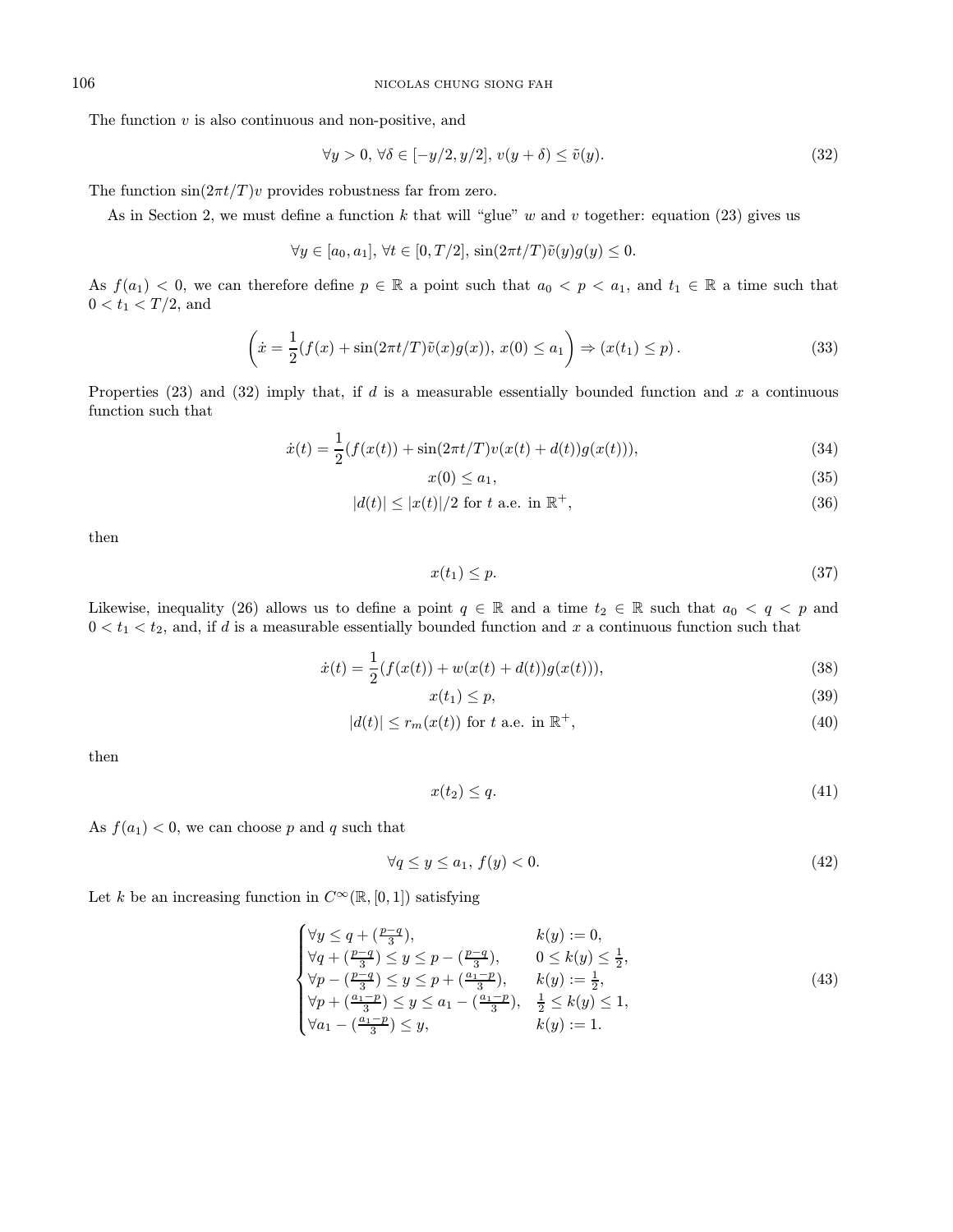Let r be a function of class  $\mathcal{K}_{\infty}$  such that

$$
\forall y \ge 0, r(y) \le y/2,\tag{44}
$$

$$
\forall y \le a_1, r(y) \le r_m(y),\tag{45}
$$

and, moreover,

$$
\forall y \ge a_1, \ r(y) \le y - a_1 + \frac{a_1 - p}{3}, \tag{46}
$$

$$
\forall y \in [p, a_1], \, r(y) \le y - p + \frac{p - q}{3},\tag{47}
$$

$$
\forall y \in [q, p], \ r(y) \le p - y + \frac{a_1 - p}{3}, \tag{48}
$$

$$
\forall y \in [a_0, q], \, r(y) \le q - y + \frac{p - q}{3} \,. \tag{49}
$$

Then the feedback

$$
u(x,t) := \sin(2\pi t/T)v(x)k(x) + w(x)(1 - k(x))
$$
\n(50)

makes the closed-loop system ISS.

# 5. Proof of Theorem 1 in the discrete case

**Lemma 2.** For all  $n > 0$ , if  $x: \mathbb{R}^+ \to \mathbb{R}$  and  $d: \mathbb{R}^+ \to \mathbb{R}$  satisfy

$$
\dot{x} = f(x) + u(x + d, t)g(x),\tag{51}
$$

$$
0 \le x(0) \le a_{n+1},\tag{52}
$$

$$
a_n \le x(t) \le a_{n+1} \Rightarrow |d(t)| \le r(x(t)) \text{ for } t \text{ a.e in } \mathbb{R}^+\tag{53}
$$

then we have  $x(T) \leq a_n$ .

*Proof.* The result follows immediately from (25) when  $x(0) \le a_n$ . Now suppose  $a_n < x(0) \le a_{n+1}$ . First consider the case when

$$
\forall y \in (a_n, a_{n+1}), \ g(y) > 0. \tag{54}
$$

The definition  $(43)$  of k and  $(50)$  of u imply that

$$
\forall y \ge a_1 - \left(\frac{a_1 - p}{3}\right), \ u(y, t) = \sin(2\pi t/T)v(y). \tag{55}
$$

Then (32), (46) and (55) give

$$
(y > a_1, |\delta| \le r(y), t \in [0, T/2]) \Rightarrow u(y + \delta, t) \le 0,
$$
\n(56)

$$
(y > a_1, |\delta| \le r(y), t \in [T/2, T]) \Rightarrow u(y + \delta, t) \ge 0.
$$
\n
$$
(57)
$$

Recall that  $a_n < C(a_n) < B(a_{n+1}) < a_{n+1}$  (see (28) and (27)).

First, we show that  $x(T/6) \leq B(a_{n+1})$ . Indeed, either  $x(0) \leq B(a_{n+1})$  and, since (29), (54), and (56) give us

$$
\forall t \in [0, T/2], \forall |\delta| \le r(B(a_{n+1})), f(B(a_{n+1})) + u(B(a_{n+1}) + \delta, t)g(B(a_{n+1})) < 0,\tag{58}
$$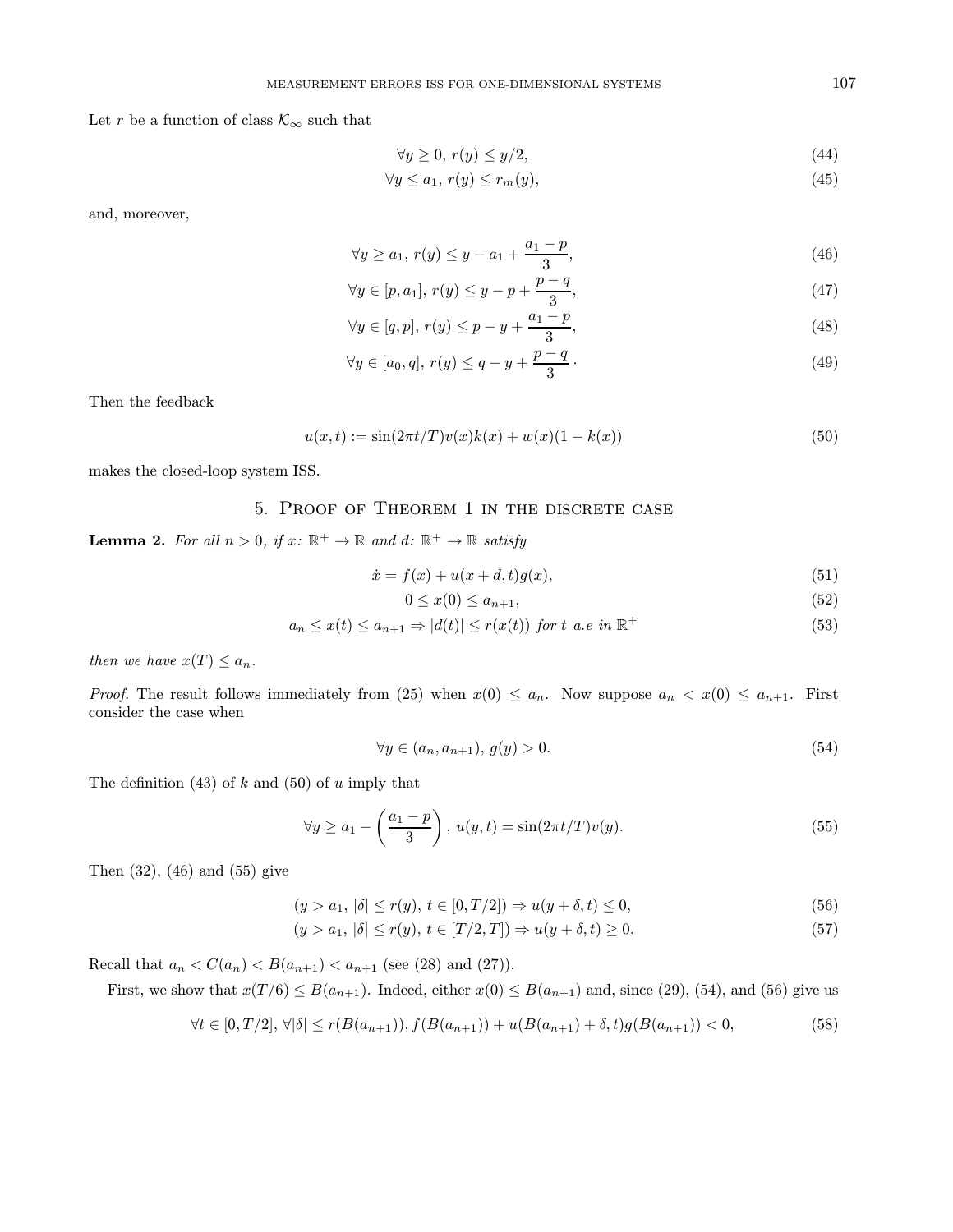we have  $x(T/6) \leq B(a_{n+1})$ .

Or  $B(a_{n+1}) < x(0) < a_{n+1}$ . Then (54) and (56) implies

$$
\forall t \in [0, T/6], \forall y \in [B(a_{n+1}), a_{n+1}], \forall |\delta| \le r(y), f(y) + u(y + \delta, t)g(y) \le f(y),\tag{59}
$$

which, with (27), implies that  $\exists \tau \in [0, T/6)$  such that  $x(\tau) = B(a_{n+1})$ . Finally, (58) shows that  $x(T/6)$  $\leq B(a_{n+1}).$ 

Then,  $x(T/3) \leq C(a_n)$ . Indeed, either  $x(T/6) \leq C(a_n)$ , and since (29), (54), and (56) give us

$$
\forall t \in [0, T/2], \forall |\delta| \le r(C(a_n)), \ f(C(a_n)) + u(C(a_n) + \delta, t)g(C(a_n)) < 0,\tag{60}
$$

we have  $x(T/3) \leq C(a_n)$ .

Or  $C(a_n) < x(T/6) < B(a_{n+1})$ . Equation (55) shows that when  $y > a_1$  and  $t \in [T/6, T/3]$ ,

$$
u(y,t) \le \frac{v(y)}{2}.
$$

We deduce from (32) that

$$
\forall y>a_1, \forall |\delta| \leq r(y), \forall t \in [T/6, T/3], u(y+\delta, t) \leq \frac{v(y)}{2},
$$

so that the definition (30) of  $\tilde{v}$  and (54) give us

$$
\forall y \in [C(a_n), B(a_{n+1})], \forall |\delta| \le r(y), \forall t \in [T/6, T/3], f(y) + u(y + \delta, t)g(y)
$$
  

$$
\le f(y) - (B(a_{n+1}) - C(a_n))\frac{6}{T} - \text{Max}(f(y), 0)
$$
(61)

$$
\leq - (B(a_{n+1}) - C(a_n)) \frac{6}{T} \,. \tag{62}
$$

 $\sim$   $\sqrt{y}$ 

If we integrate this last inequality along a trajectory  $x$ , we find that

$$
\exists \tau \in (T/6, T/3), x(\tau) = C(a_n),
$$

and (60) finally shows that  $x(T/3) \leq C(a_n)$ .

Then,  $x(T/2) \le a_n$ . Indeed, either  $x(T/3) \le a_n$ , and (25) implies that  $x(T/2) \le a_n$ .

Or  $a_n < x(T/3) < C(a_n)$ , then (29), (54), and (56) give us

$$
\forall t \in [0, T/2], \forall y \in [a_n, C(a_n)], \forall |\delta| \le r(y), \ f(y) + u(y + \delta, t)g(y) \le f(y), \tag{63}
$$

which, with (28), implies the existence of  $\tau$  in  $(T/3,T/2)$  such that  $x(\tau) = a_n$ . Equation (25) then gives us  $x(T/2) \leq a_n$ .

Finally, the same equation (25) shows that  $x(T) \leq a_n$ .

If g is negative on  $(a_n, a_{n+1})$ , we still have  $x(T/2) \le a_{n+1}$ , and, the same argument used above for  $g > 0$ and  $t \in [0, T/2]$  shows that  $x(T) \le a_n$ , which ends the proof of Lemma 2.

We now show a similar Lemma for  $n = 0$ :

**Lemma 3.** If  $x: \mathbb{R}^+ \to \mathbb{R}$  and  $d: \mathbb{R}^+ \to \mathbb{R}$  satisfy

$$
\dot{x} = f(x) + u(x + d, t)g(x),
$$
\n(64)

$$
0 \le x(0) \le a_1,\tag{65}
$$

$$
q \le x(t) \le a_1 \Rightarrow |d(t)| \le r(x(t)) \text{ for } t \text{ a.e in } \mathbb{R}^+\tag{66}
$$

then we have  $x(T) \leq q$ .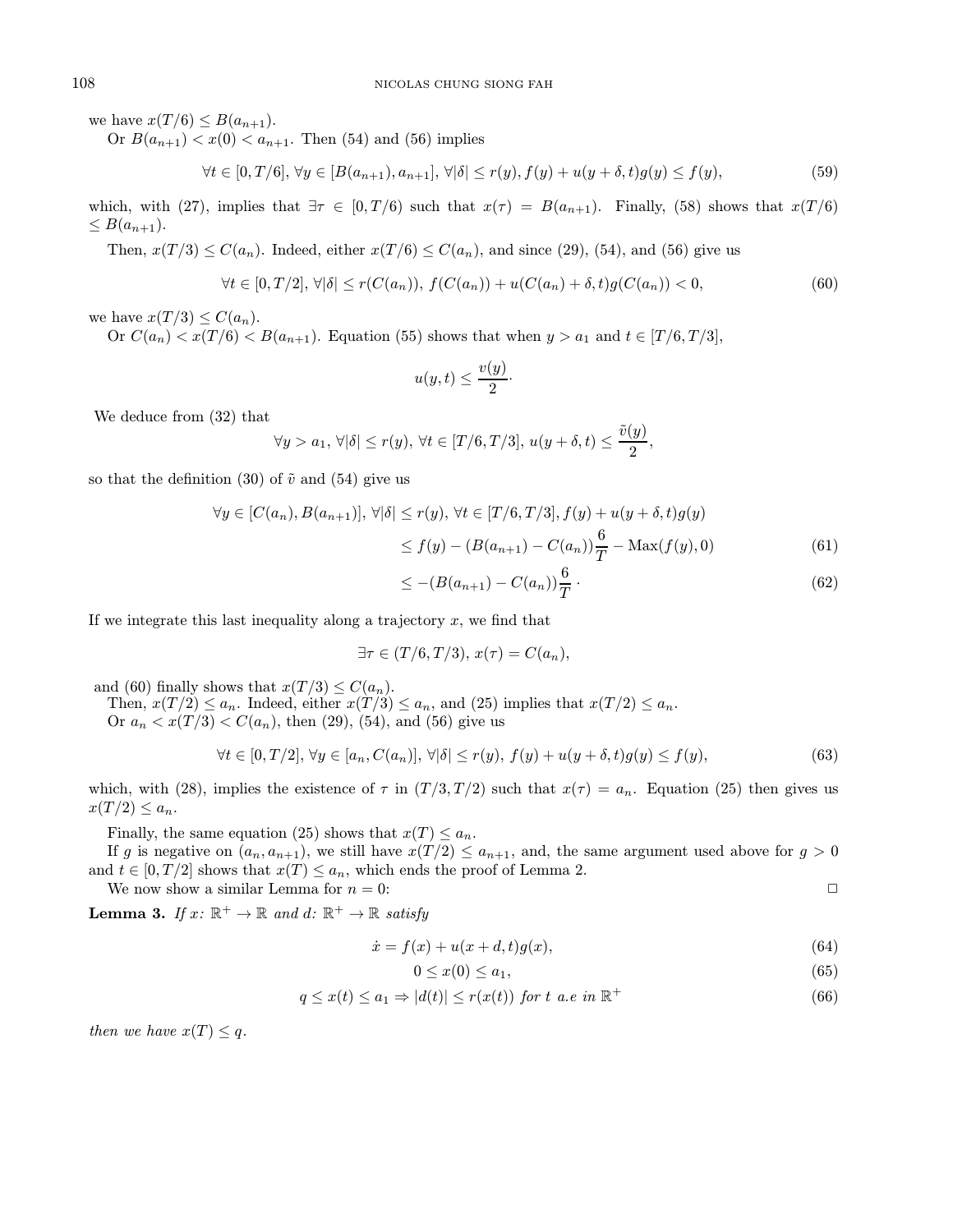*Proof.* From  $(42)$ ,  $(23)$ , and  $(32)$  we get

$$
\forall y \in [q, a_1], \forall |\delta| \le r(y), \forall t \in [0, T/2], f(y) + \sin(2\pi t/T)v(y + \delta)g(y) < 0. \tag{67}
$$

Properties (26) and (44) imply that

$$
\forall y \in [q, a_1], \forall |\delta| \le r(y), \ f(y) + w(y + \delta)g(y) < 0. \tag{68}
$$

We first prove that  $x(t_1) \leq p$  (the time  $t_1$  was defined in (33)). Indeed, either  $x(0) \leq p$ , and the definition (50) of  $u$ , along with (67) and (68) show that

$$
\forall t \in [0, T/2], \forall |\delta| \le r(p), \ f(p) + u(p+\delta, t)g(p) < 0. \tag{69}
$$

Therefore,  $x(t_1) \leq p$ .

Or  $p < x(0) \le a_1$ . Then, for all  $y \in [p, a_1]$  and all  $|\delta| \le r(y)$ , the property (47) of r shows that  $y + \delta \ge p - \frac{p-q}{3}$ , so that (43) gives us  $k(y + \delta) \ge \frac{1}{2}$ . This and equation (68) imply that

$$
\forall t \in [0, T/2], \ f(y) + u(y + \delta, t)g(y) \le \frac{1}{2}(f(y) + \sin(2\pi t/T)v(y + \delta)g(y)). \tag{70}
$$

If we integrate this inequality along the trajectory x, properties (37) and (69) show that  $x(t_1) \leq p$ .

We next show that  $x(t_2) \leq q$ . Indeed, either  $x(t_1) \leq q$ , and the definition (50) of u, along with (67) and (68) show that

$$
\forall t \in [0, T/2], \forall |\delta| \le r(q), \ f(q) + u(q+\delta, t)g(q) < 0. \tag{71}
$$

Therefore,  $x(t_1) \leq q$ .

Or  $q < x(t_1) \leq p$ . Then, for all  $y \in [q, p]$  and all  $|\delta| \leq r(y)$ , the property (48) of r shows that  $y + \delta \leq p + \frac{a_1-p}{3}$ , so that (43) gives us  $k(y + \delta) \leq \frac{1}{2}$ . This and equation (67) imply that

$$
\forall t \in [0, T/2], \ f(y) + u(y + \delta, t)g(y) \le \frac{1}{2}(f(y) + w(y + \delta)g(y)). \tag{72}
$$

If we integrate this inequality along the trajectory x, properties (41) and (71) show that  $x(t_2) \leq q$ .

Finally, (71) shows that  $x(T/2) \leq q$ , which ends the proof of Lemma 3.

We now define the functions  $\beta$  and  $\gamma$  needed in Definition 2 for the ISS property. Properties (45) and (26) show that

$$
\forall 0 < y \le q, \, \forall |\delta| \le r(y), \, f(y) + w(y + \delta)g(y) < 0.
$$

Like in Lemma 1, this implies that if x is a solution of the equation  $\dot{x} = f(x) + w(x + d)g(x)$ , where d is a measurable essentially bounded disturbance such that  $||d||_{\infty} \leq r(q)$ , and if  $0 \leq x(0) \leq q$ , then there exists a function  $\beta_0$  of class  $\mathcal{KL}$  and a function  $\gamma_0$  of class  $\mathcal{K}_{\infty}$  such that

$$
\forall t \ge 0, \, |x(t)| \le \beta_0(x(0), t) + \gamma_0(||d||_{\infty}).\tag{73}
$$

We also suppose that

$$
\forall x \in [0, q], \forall t \le 0, \beta_0(x, t) < a_1. \tag{74}
$$

**Definition 3.** Let  $\beta$  be a function of class KL such that: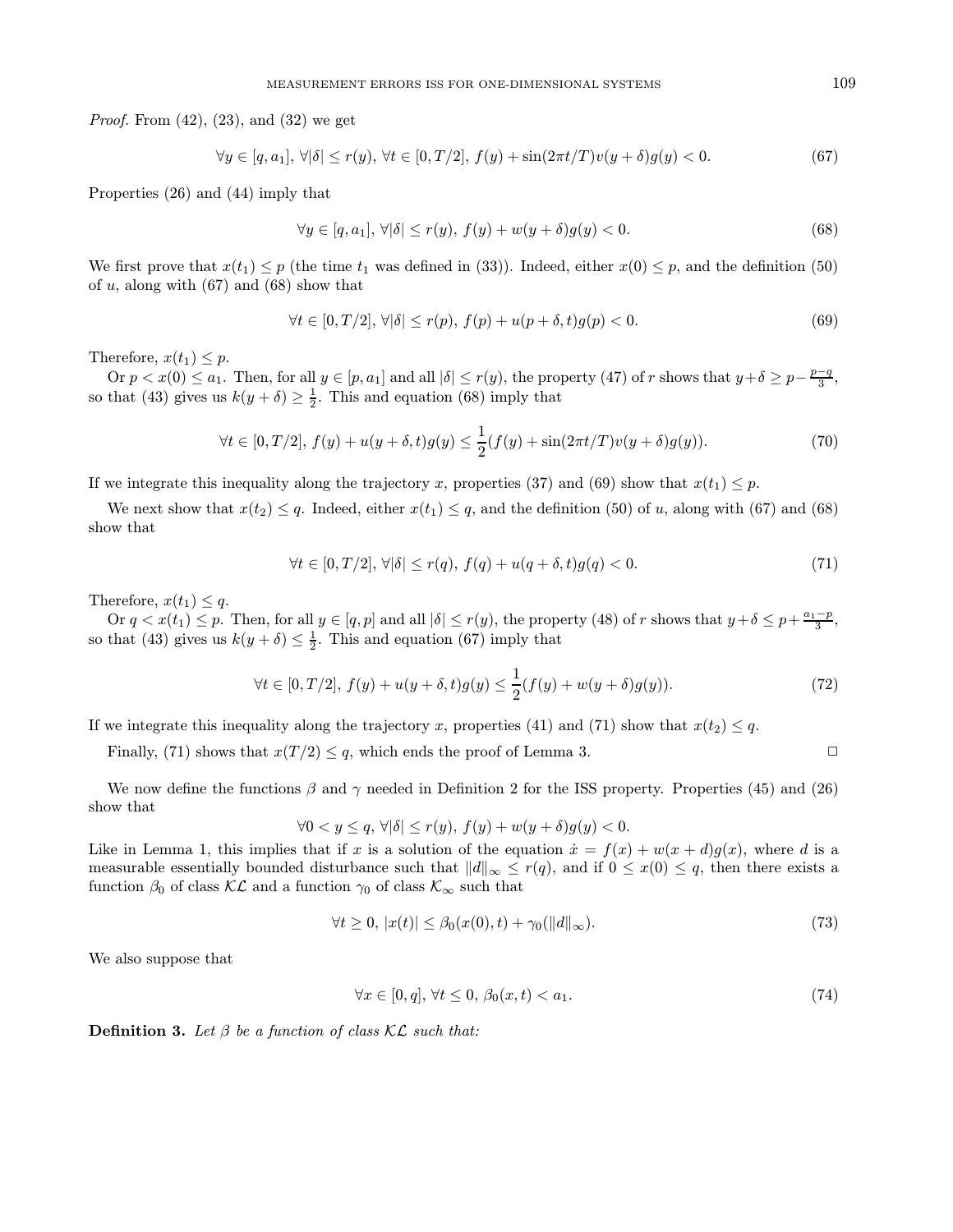• If  $a_n < y \le a_{n+1}$  and  $n > 0$ ,

$$
\begin{cases} \forall t \in [0, 2T], \beta(y, t - t_0) \le a_{n+1}, \\ \forall 1 \le k \le n, \forall t \in [(k+1)T, (k+2)T], \beta(y, t - t_0) \le a_{n-k+1}, \\ \forall t \ge (n+2)T, \beta(y, t - t_0) \ge \beta_0(q, t - (n+2)T). \end{cases}
$$

• If  $q < y \leq a_1$ ,

$$
\begin{cases} \forall t \in [0, 2T], & \beta(y, t - t_0) \le a_1, \\ \forall t \ge 2T, & \beta(y, t - t_0) \ge \beta_0(q, t). \end{cases}
$$

• If  $0 \le y \le q$ , then  $\forall t \ge 0$ ,  $\beta(y, t - t_0) \ge \beta_0(y, t - t_0)$ .

Note that (74) is needed for this definition to make sense on  $[q, a_1]$ .

**Definition 4.** Let  $\gamma$  be a continuous function of class  $\mathcal{K}_{\infty}$  such that

$$
\begin{cases}\n\forall n > 0, \forall \delta \in [r(a_n), r(a_{n+1})], & \gamma(\delta) \ge a_{n+1}, \\
\forall \delta \in [r(q), r(a_1)), & \gamma(\delta) \ge a_1, \\
\forall \delta \in [0, r(q)), & \gamma(\delta) \ge \gamma_0(\delta).\n\end{cases}
$$

These two functions satisfy the requirements of Definition 2 of ISS.

Indeed, let  $d: \mathbb{R}^+ \to \mathbb{R}$  be a measurable, essentially bounded measurement disturbance and let  $x: \mathbb{R}^+ \to \mathbb{R}$ be a trajectory of the closed-loop system

$$
\dot{x}(t) = f(x(t)) + u(x(t) + d(t), t)g(x(t))
$$
\n(75)

$$
x(t_0) = x_0 > 0,\t(76)
$$

where  $t_0 \in [0, T)$ , and  $x_0 \ge 0$ . Define  $n \in \mathbb{N}$  so that  $a_n < x_0 \le a_{n+1}$ . First suppose that  $n > 0$ .

**Case 1.** If  $||d||_{\infty} \ge r(a_n)$ , then  $\gamma(||d||_{\infty}) \ge a_{n+1}$ . But (25) shows that for all times  $t \ge t_0$ ,  $|x(t)| \le a_{n+1}$ , so that  $|x(t)| \leq \gamma(||d||_{\infty}) \leq \beta(x_0, t - t_0) + \gamma(||d||_{\infty}).$ 

**Case 2.** If there exists an integer  $1 \leq p \leq n$  such that  $||d||_{\infty} \in [r(a_{p-1}), r(a_p))$  and if  $||d||_{\infty} > r(q)$ , then (25) shows that  $x(T) \le a_{n+1}$  and Lemma 2 shows that for all integer  $j \in [0, n+1-p]$  and all times  $t \in$  $[(j+1)T, (j+2)T), x(t) \le a_{n+1-j}$ . We can check with the definition of  $\beta$  that for all times  $t \in [t_0, T + (n+2-p)T)$ ,  $|x(t)| \leq \beta(x_0, t - t_0) \leq \beta(x_0, t - t_0) + \gamma(||d||_{\infty}).$ 

Then (25) shows that for all times  $t \geq T + (n + 2 - p)T$ ,  $x(t) \leq a_p$  and we can check with the definition of  $\gamma$ that  $x(t) \leq \gamma(||d||_{\infty}) \leq \beta(x_0, t - t_0) + \gamma(||d||_{\infty}).$ 

**Case 3.** If  $||d||_{\infty} \leq r(q)$ , like in the previous paragraph, Lemma 2 and the definition of  $\beta$  shows that for all times  $t \in [t_0, (n+2)T), |x(t)| \leq \beta(x_0, t-t_0) \leq \beta(x_0, t-t_0) + \gamma(||d||_{\infty})$ . Moreover,  $x((n+1)T) \leq a_1$ , and Lemma 3 shows that  $x((n+2)T) \leq q$ . The bound on d and the definition of u then shows that for times  $t \geq (n+2)T$ , the trajectory x obeys the equation  $\dot{x} = f(x) + w(x+d)g(x)$ .

Finally, (73) shows that for all times  $t \ge (n+2)T$ ,  $|x(t)| \le \beta_0(x(n+2)T,t-(n+2)T) + \gamma_0(||d||_{\infty}) \le \beta_0(q,t-\alpha)$  $(n+2)T$  +  $\gamma_0(||d||_{\infty}) \leq \beta(x_0, t-t_0) + \gamma(||d||_{\infty})$ . Therefore, the trajectories all satisfy property (22).

In the cases where  $x_0 \in (q, a_1]$  or  $x_0 \in [0, q]$ , the same arguments as above show that the trajectories also satisfy (22). Therefore, u does make the closed-loop system ISS.

### 6. The general case

At this point, we have only completed our proof for Z bounded or discrete near infinity. Let us treat straight away a couple of other cases: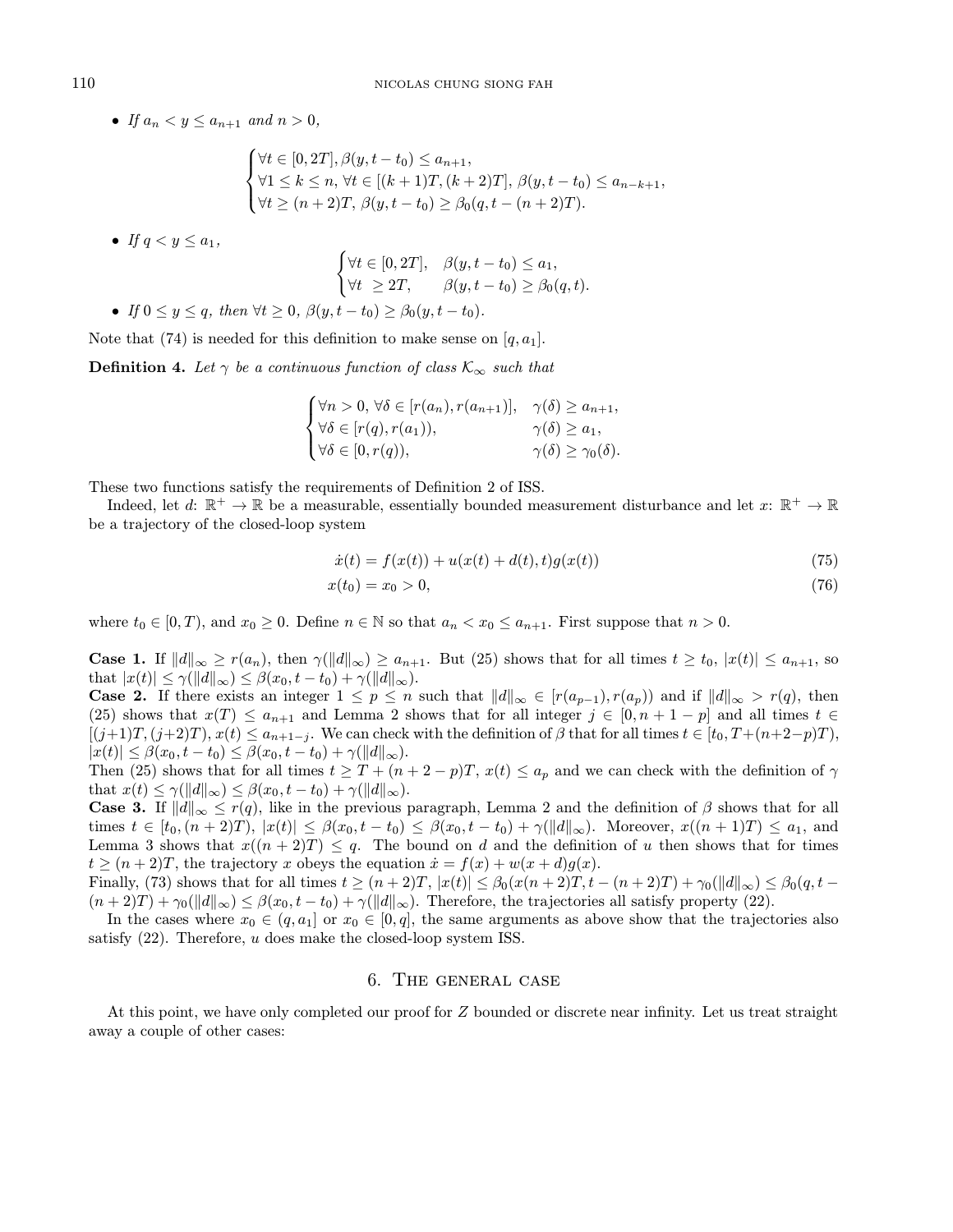- 1. If  $g \equiv 0$ , there is nothing to do. The system being GAS is naturally ISS.
- 2. If there exists some  $b > 0$  such that  $q \equiv 0$  on  $[b, +\infty)$ , it turns out that we do not need a time-varying feedback. As a matter of fact, the situation is very similar to that studied in Section 2. Using

$$
\forall y \in [b, +\infty), \forall u \in \mathbb{R}, f(y) + ug(y) = f(y) < 0,
$$

the proof goes along the same lines if we just replace the function  $v$  defined in  $(8)$  by the zero function.

From now on, we suppose that Z is not discrete and that for all  $A > 0$ , there are some real numbers  $a > A$  and  $b > A$  such that  $g(a) \neq 0$  and  $g(b) = 0$ .

In this last case, the strategy will be the following: for some  $\underline{a}$  to be defined, we select from  $Z \cap [\underline{a}, +\infty)$  a discrete, strictly increasing, unbounded subset  $(z_n)_{n\in\mathbb{N}}$  in an appropriate way. Then if we define u as if  $(z_n)_{n\in\mathbb{N}}$ were the set of g's zero, like in the previous section (with a few modifications), the trajectories of the closed-loop system (with measurement disturbances) satisfy the property

$$
\forall n > 0, \ \exists j \in \mathbb{N}, \ x(0) \le z_{n+1} \Rightarrow x(jT) \le z_n,
$$

allowing us to conclude in the same way.

## 6.1. Selecting a "significant" subset of zeros

Choose a so that we can define  $I := (\underline{a}, \overline{a})$  the biggest subinterval of  $\mathbb{R}^+$  such that  $a \in I$  and  $\forall y \in I$ ,  $g(y) \neq 0$ , and such that  $\underline{a} > 0$  and  $g(\underline{a}) = g(\overline{a}) = 0$ . Let

$$
Z'=Z\cap [\underline{a},+\infty).
$$

We shall use the following conventions:

$$
Sup{y; y \in \emptyset} = -\infty
$$

$$
Inf{y; y \in \emptyset} = +\infty.
$$

**Definition 5.** For each  $z \in Z$ , define a "following zero"  $F(z) \in Z$ : Case 1. If  $Inf{g(y) = 0; y > z} > z$ , we say that z is (an) isolated (zero) on its right. Then let

$$
F(z) := Min\{g(y) = 0; y > z\},\tag{77}
$$

Case 2. If  $Inf{g(y) = 0; y > z} = z$ , and  $Inf{g(y) \neq 0; y > z} > z$ , we say that z has an interval of zeros on its right. Then let

$$
F(z) := \text{Inf}\{g(y) \neq 0; y > z\},\tag{78}
$$

*i.e.*  $F(z)$  *is the largest real number such that* 

$$
\forall y \in [z, F(z)], \ g(y) = 0,\tag{79}
$$

so that on intervals of time where  $x(t) \in [z, F(z)]$ , the trajectory satisfies the equation

$$
\dot{x} = f(x).
$$

Moreover, on that compact interval, f is negative, so that there exists some integer  $j > 0$  such that

$$
x(0) \le F(z) \Rightarrow x((j-1)T) \le z. \tag{80}
$$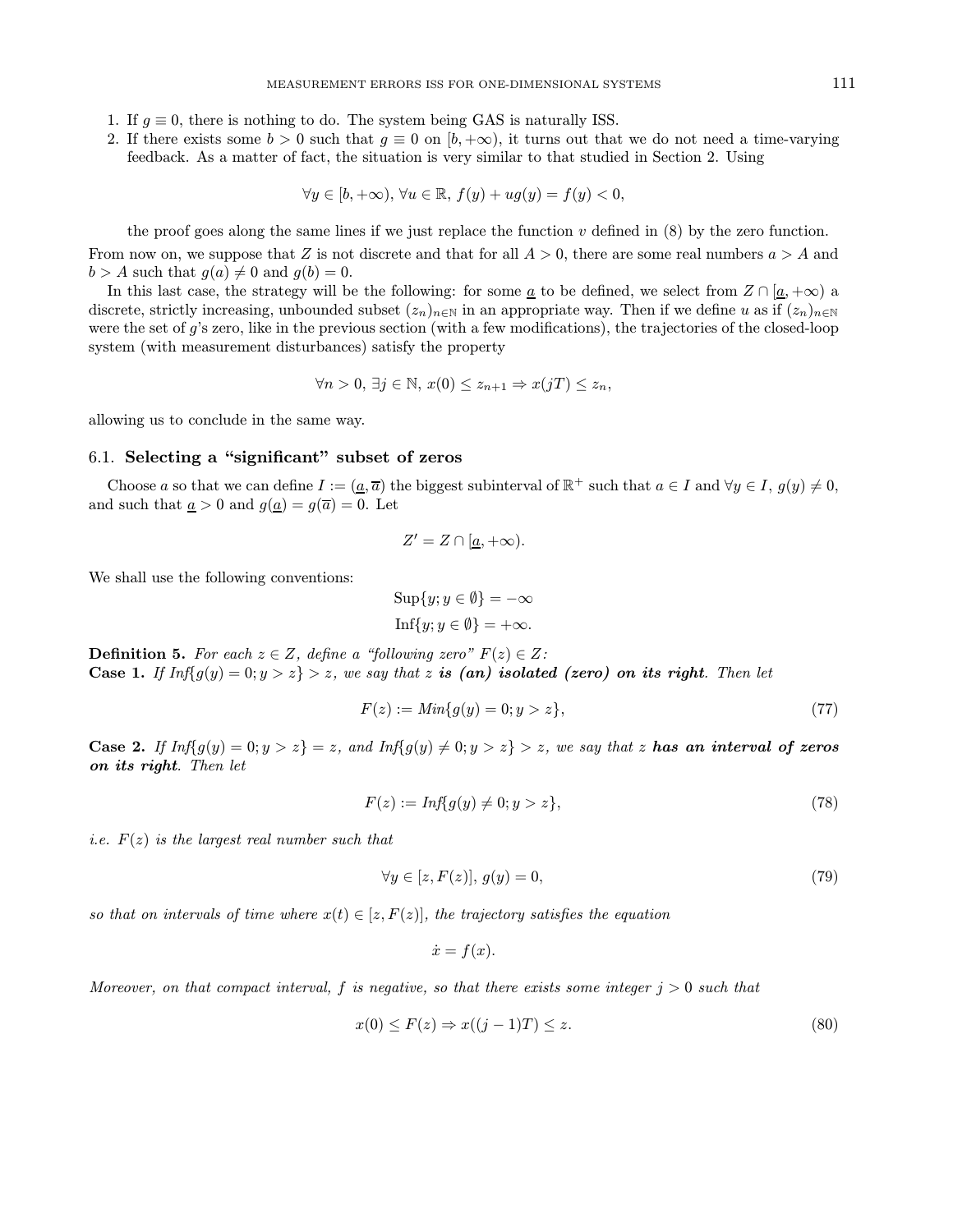Case 3. If  $Inf{g(y) = 0; y > z} = z$ , and  $Inf{g(y) \neq 0; y > z} = z$ , we say that z is an accumulation point (of zeros) on its right. As  $f(z) < 0$  and f is continuous, there exists some point  $\zeta > z$ , such that

$$
(\dot{x} = f(x), x(0) = \zeta) \Rightarrow x(T/12) < z.
$$

As we assumed that  $Inf{g(y) = 0; y > z} = Inf{g(y) \neq 0; y > z} = z$ , we can suppose that  $g(\zeta) \neq 0$ , and we can define

$$
F(z) := Sup\{g(y) = 0; y < \zeta\}.
$$
\n(81)

Moreover, this  $F(z)$  satisfies

$$
(\dot{x} = f(x), x(0) = F(z)) \Rightarrow x(T/12) < z. \tag{82}
$$

Likewise,

**Definition 6.** Define a "previous zero"  $P(z) \in Z$  for all  $z \in Z$ : Case 1. If  $Sup{g(y) = 0; y < z} < z$ , we say that z is (an) isolated (zero) on its left. Then let

$$
P(z) := Max\{g(y) = 0; y < z\} \text{ if this real number exists,} \tag{83}
$$

$$
P(z) := 0 \text{ otherwise.}
$$
\n
$$
(84)
$$

Case 2. If  $Sup{g(y) = 0; y < z} = z$ , and  $Sup{g(y) \neq 0; y < z} < z$ , we say that z **has an interval of zeros** on its left. Then let

$$
P(z) := Sup\{g(y) \neq 0; y < z\},\tag{85}
$$

so that on intervals of time where  $x(t) \in [z, F(z)]$ , the trajectory satisfies the equation

$$
\dot{x} = f(x).
$$

Moreover, on that compact interval, f is negative, so that there exists some integer  $j > 0$  such that

$$
x(0) \le z \Rightarrow x((j-1)T) \le P(z). \tag{86}
$$

**Case 3.** If  $Sup\{g(y) = 0; y < z\} = z$ , and  $Sup\{g(y) \neq 0; y < z\} = z$ , we say that z is an accumulation point (of zeros) on its left. As  $f(z) < 0$  and f is continuous, there exists some point  $\zeta < z$ , such that

$$
(\dot{x} = f(x), x(0) = z) \Rightarrow x(T/12) < \zeta.
$$

As we assumed that  $Sup{g(y) = 0; y < z}$  =  $Sup{g(y) \neq 0; y < z}$  = z, we can suppose that  $g(\zeta) \neq 0$ , and we can define

$$
P(z) := \text{Inf}\{g(y) = 0; y > \zeta\} \tag{87}
$$

Moreover, this  $P(z)$  satisfies

$$
(\dot{x} = f(x), x(0) = z) \Rightarrow x(T/12) < P(z). \tag{88}
$$

Finally, let  $P(0) := -1$ .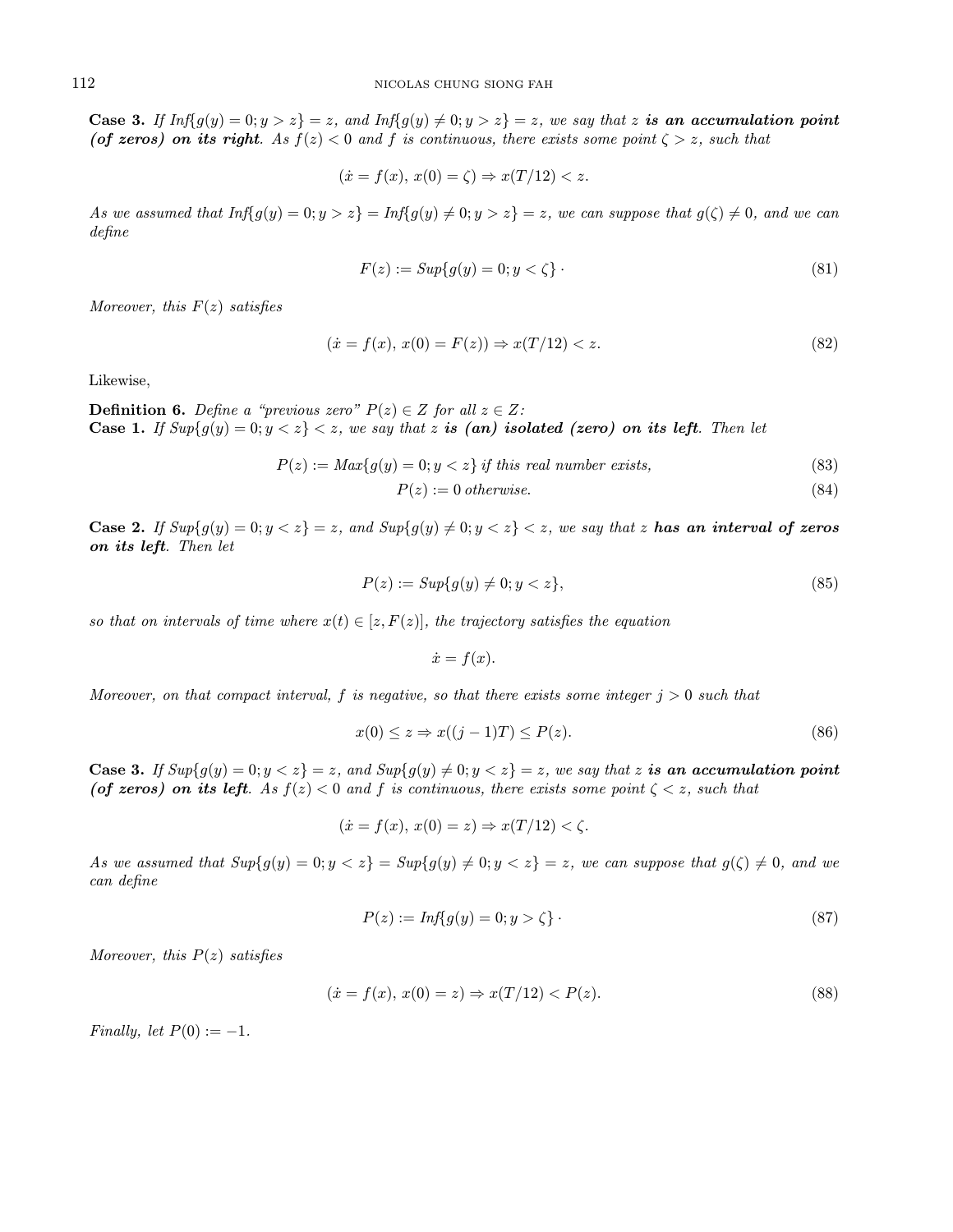$Clearly,  $\bigcup$$  $\bigcup_{z \in Z'} (P(z), F(z)) \supseteq [a, +\infty)$ . For each  $n \in \mathbb{N}$ , we can extract from the compact interval  $[a + n, a + \infty]$  $n+1] \cap Z'$  a finite family  $Z'_n$  such that  $\bigcup_{z \in Z'_n}$  $(P(z), F(z)) \supseteq [a+n, a+n+1]$ . Therefore, we can extract a countable, discrete subset of Z', that we note  $(z_n)_{n\in\mathbb{N}}$ , such that  $z_{n+1} > z_n$  for all  $n \in \mathbb{N}$  and

$$
\bigcup_{n \in \mathbb{N}} (P(z_n), F(z_n)) \supset [\underline{a}, +\infty). \tag{89}
$$

This subset can be chosen such that  $z_0 = \underline{a}$ ,  $z_1 = \overline{a}$ . It is also very important to choose this subset as minimal in the sense that there is no smaller subset of  $Z'$  satisfying the conditions stated above.

Finally, we prove two technical lemmas.

**Lemma 4.** There is no  $n \in \mathbb{N}$  such that there exists an non-empty open interval I such that  $z_n \in I$  and  $I \subset Z'$ . Consequently, if  $z_n$  has an interval of zeros on its right, it cannot have an interval of zeros on its left, and  $[z_n, F(z_n)]$  is a maximal subinterval of Z'. Likewise, if  $z_n$  has an interval of zeros on its left, it cannot have an interval of zeros on its right, and  $[P(z_n), z_n]$  is a maximal subinterval of Z'.

*Proof.* If there is such an I, we can suppose it maximal in the sense that there is no greater open interval included in Z' and containing  $z_n$ . Then the definitions of  $P(z_n)$  and  $F(z_n)$  show that  $I = (P(z_n), F(z_n))$ . Let  $j < n$  be an integer. If  $z_j \in I$ , then  $(P(z_j), F(z_j)) = I$ . The minimal character of  $(z_n)_{n \in \mathbb{N}}$  therefore implies that  $z_j \leq P(z_n)$ . Likewise, if  $j > n$ ,  $z_j \geq F(z_n)$ .

As we have (89), either there is some  $j < n$  such that  $F(z_j) > P(z_n)$ , or there is some  $j > n$  such that  $P(z_i) < F(z_n)$ . Suppose we are in the first case (the proof for the second case goes along the same lines). Then we also have

$$
F(z_j) < F(z_n),\tag{90}
$$

otherwise  $(P(z_n), F(z_n)) \subset (P(z_j), F(z_j))$ , which is impossible due to the minimal character of  $(z_n)_{n \in \mathbb{N}}$ . Thus,  $F(z_j) \in I$ .

But this situation is only possible if  $z_j$  has a whole interval of zeros on its right. Indeed, if  $z_j$  were isolated on its right, then (77) would imply that  $F(z_i)$  is isolated on its left. That would contradict  $F(z_i) \in I$ . If  $z_i$  were an accumulation point on its right, then (82) would define  $F(z_j)$  as a Sup of points y such that  $g(y) = 0$ , and  $y < \zeta$ , where  $g(\zeta) \neq 0$ . As g is zero in I, that would imply  $F(z_j) \geq F(z_n)$ , which would contradict  $F(z_j) \in I$ .

Then, according to (79),  $[z_j, F(z_j)] \in Z'$ , and moreover  $F(z_j)$  is the largest number such that this property is true. As  $I = (P(z_n), F(z_n)), z_j \leq P(z_n)$ , and  $F(z_j) > P(z_n)$ , we must have  $F(z_j) = F(z_n)$ , which contradicts  $(90)$ , and finishes the proof of Lemma 4.

**Lemma 5.** We can choose the sequences  $(z_n)_{n\in\mathbb{N}}$ ,  $P(z_n)_{n\in\mathbb{N}}$ , and  $F(z_n)_{n\in\mathbb{N}}$  such that all three are strictly increasing.

*Proof.* The way we constructed  $(z_n)_{n\in\mathbb{N}}$  does not automatically grant this property for the sequences or previous and next zeros. More precisely, using the definition of P, the minimal character of  $(z_n)_{n\in\mathbb{N}}$  and Lemma 4 make it easy to check in each case, except when  $z_n$  and  $z_{n+1}$  are accumulation points on their left, that we do have  $P(z_n) < P(z_{n+1})$ . In the same way,  $F(z_n) < F(z_{n+1})$ , except when  $z_n$  and  $z_{n+1}$  are accumulation points on their right. Note that if  $P(z_n) \geq P(z_{n+1})$ , then necessarily  $F(z_n) \geq F(z_{n+1})$  otherwise  $(P(z_n), F(z_n)) \subset$  $(P(z_{n+1}), F(z_{n+1}))$ , which would contradict the minimal character of  $(z_n)_{n\in\mathbb{N}}$ . Of course, the symmetrical assertion is also true. Therefore, the only case where we do not have  $P(z_n) < P(z_{n+1})$  and  $F(z_n) < F(z_{n+1})$  is the case where  $z_n$  and  $z_{n+1}$  are accumulation points on both sides.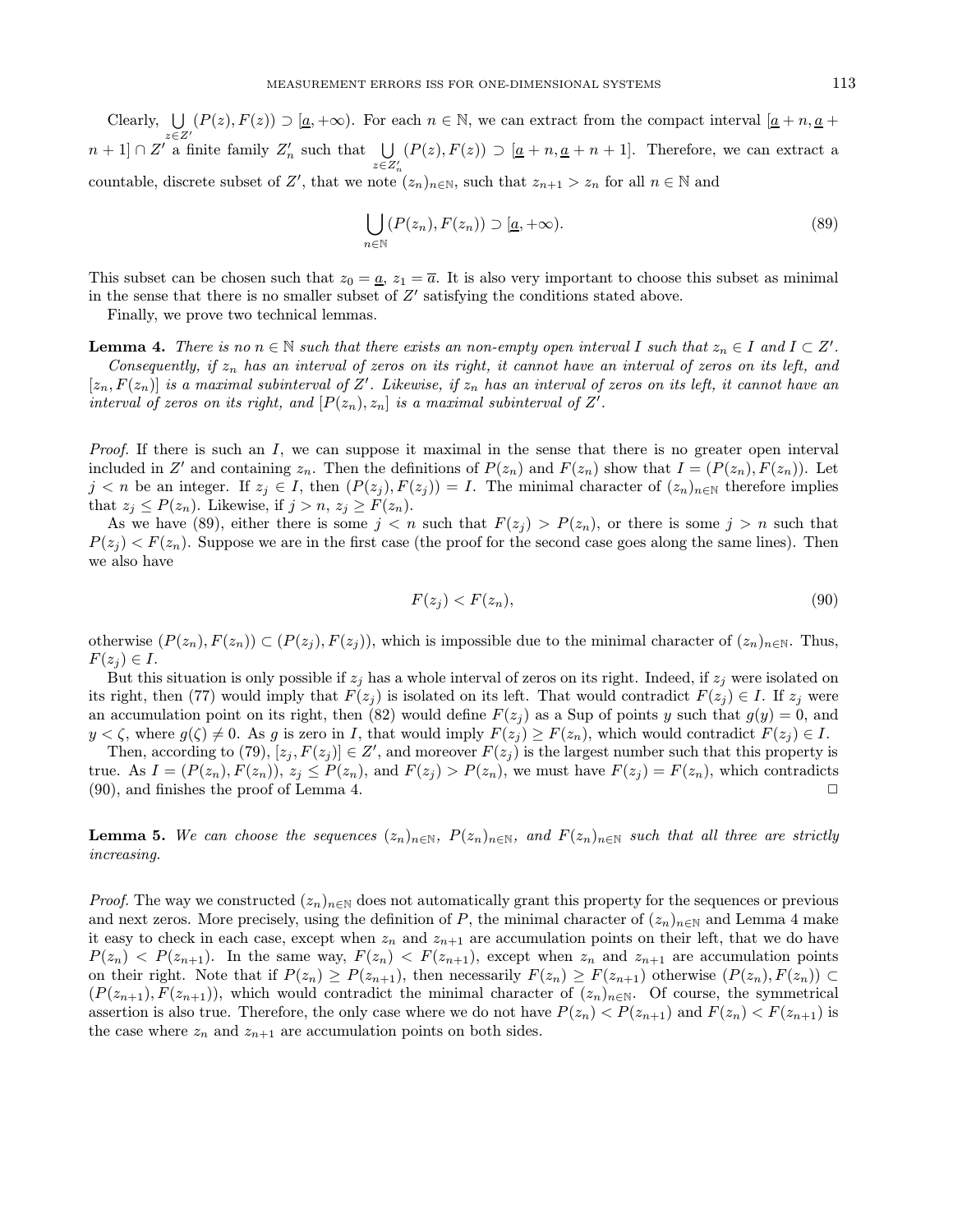But we can get rid of such cases the following way: if ever  $P(z_N) \ge P(z_{N+1})$  and  $F(z_N) \ge F(z_{N+1})$ , we then see that

$$
[\underline{a},+\infty) \subset \bigcup_{0 \leq n \leq N-1} (P(z_n),F(z_n)) \cup (P(z_{N+1}),F(z_N)) \cup \bigcup_{n \geq N+2} (P(z_n),F(z_n)).
$$

Moreover, as  $z_N < z_{N+1}$ , (82) shows that  $F(z_N)$  also satisfies

$$
\dot{x} = f(x), \, x(0) = F(z_N) \Rightarrow x(T/12) < z_{N+1}.
$$

Therefore, if you replace the sequence  $(z_n)_{n\in\mathbb{N}}$  by the sequence  $(z_n)_{n\in\mathbb{N}\setminus\{N\}}$ , and  $F(z_{N+1})$  by  $F(z_N)$ , you obtain a new subsequence of  $Z'$  and new functions F and P that satisfy the same properties as the original ones. We can repeat this transformation in an ordered way (starting with  $N = 0$ ) each time we need to. Therefore, we can always suppose that  $(z_n)_{n\in\mathbb{N}}$  is such that, for all integer n,

$$
P(z_n) < P(z_{n+1}),\tag{91}
$$

$$
F(z_n) < F(z_{n+1}),\tag{92}
$$

which ends the proof of this lemma.  $\Box$ 

The minimality of  $(z_n)_{n\in\mathbb{N}}$ , along with properties (89), (91), and (92), then show that

$$
F(z_n) > P(z_{n+1}).\tag{93}
$$

### 6.2. Defining the feedback

The definition goes quite along the same lines as Section 4. Define functions w and  $r_m$  like in (26). For all  $z \in Z$ , we have  $f(z) < 0$  and can therefore define some points  $B(z) < z$  and  $C(z) > z$  such that:

$$
(\dot{x} = f(x), x(0) \le z) \Rightarrow x(T/12) < B(z),\tag{94}
$$

and

$$
(\dot{x} = f(x), x(0) \le C(z)) \Rightarrow x(T/12) < z. \tag{95}
$$

Without any loss of generality, we can suppose that, for all  $n \in \mathbb{N}$ ,

$$
z_n < C(z_n) < B(z_{n+1}) < z_{n+1}.
$$

Then let  $\tilde{v}: [0, +\infty) \to (-\infty, 0]$  be a continuous, non-positive function such that, for all  $n \geq 0$ :

1. If  $\forall y \in (z_n, z_{n+1}), g(y) \neq 0$  (the case we dealt with in Sect. 5), then

$$
\forall n \ge 0, \forall y \in [C(z_n), B(z_{n+1})], \tilde{v}(y) \le -2 \frac{(B(z_{n+1}) - C(z_n))\frac{6}{T} + \text{Max}(f(y), 0)}{|g(y)|}.
$$
\n(96)

2. If  $z_n$  is an accumulation point on its right, and if  $z_{n+1}$  is isolated on its left,  $\forall y \in (P(z_{n+1}), z_{n+1}), g(y) \neq 0$ , so that, necessarily  $P(z_{n+1}) > z_n$ . Then let  $\tilde{v}$  satisfy

$$
\forall n \ge 0, \, \forall y \in [C(P(z_{n+1})), B(z_{n+1})], \tilde{v}(y) \le -2 \frac{(B(z_{n+1}) - C(P(z_{n+1})))\frac{6}{T} + \text{Max}(f(y), 0)}{|g(y)|}.
$$
\n
$$
(97)
$$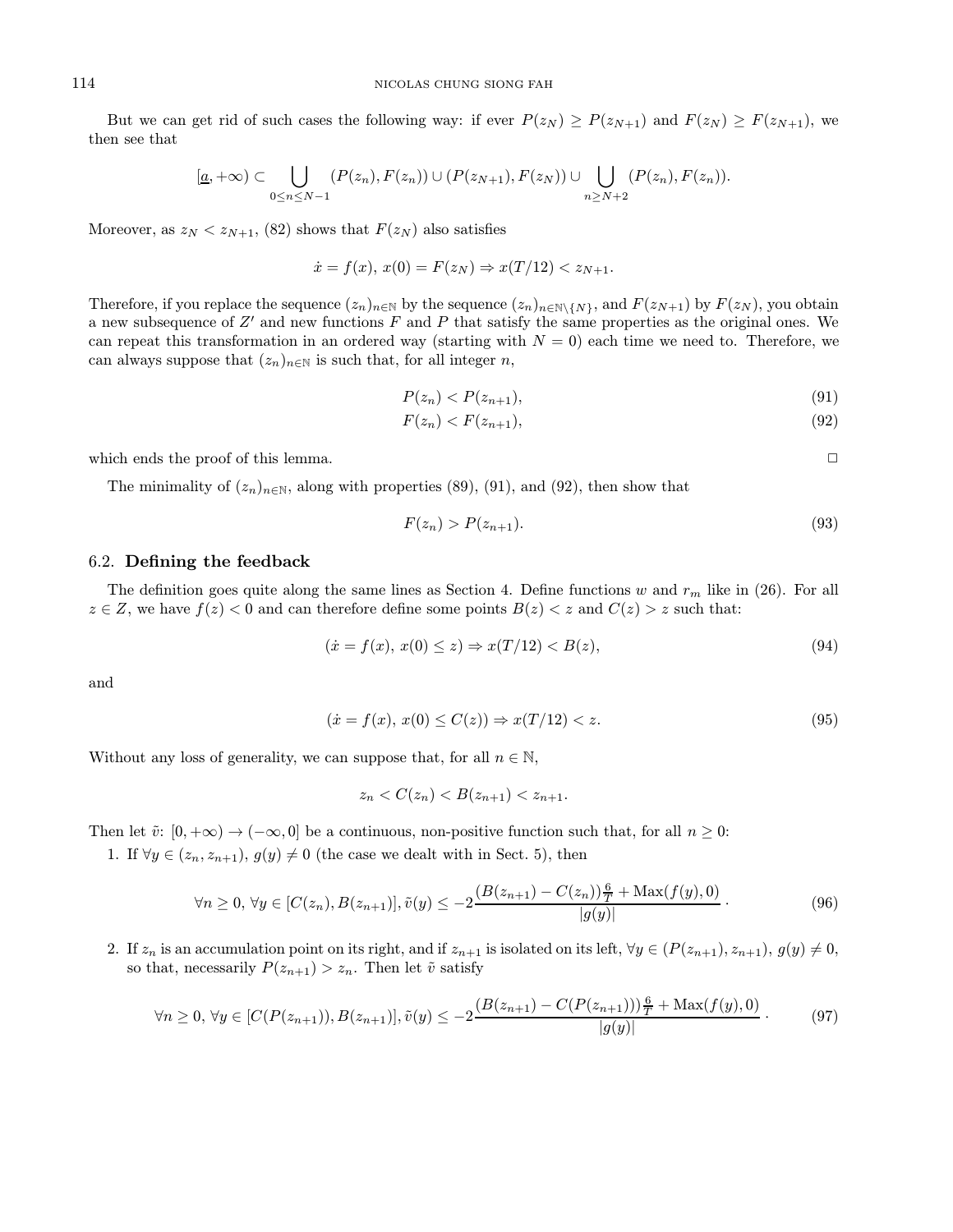Define v, p, q, and k like in section 4 (see respectively  $(31)$ ,  $(33)$ ,  $(41)$ , and  $(43)$ ), and let

$$
u(x,t) := m(t)(\sin(2\pi t/T)v(x)k(x) + w(x)(1 - k(x))),
$$

where m is a T-periodic function of class  $C^{\infty}$  such that

$$
\forall t \in \mathbb{R}, 0 \le m(t) \le 1,\tag{98}
$$

and

$$
\begin{cases} \forall t \in [0, T/12], & m(t) := 0, \\ \forall t \in [T/6, 5T/6], & m(t) := 1, \\ \forall t \in [11T/12, T), & m(t) := 0. \end{cases}
$$
(99)

In particular,  $\forall t \in [0, T/12] \cup [11T/12, T]$ , any trajectory x of the closed-loop system satisfies

$$
\dot{x} = f(x). \tag{100}
$$

Finally, define  $r$  like in Section 4, satisfying properties  $(44)$  to  $(49)$ .

### 6.3. Proof of theorem 1

**Lemma 6.** For all  $n > 0$ , if  $x: \mathbb{R}^+ \to \mathbb{R}$  and  $d: \mathbb{R}^+ \to \mathbb{R}$  satisfy

$$
\dot{x} = f(x) + u(x + d, t)g(x),\tag{101}
$$

$$
0 \leq x(0) \leq z_{n+1},\tag{102}
$$

$$
\forall t \ge 0, z_n \le x(t) \le z_{n+1} \Rightarrow |d(t)| \le r(x(t)),\tag{103}
$$

then there exists some integer  $j > 0$  so that  $x(jT) \leq z_n$ .

*Proof.* The result follows immediately from (25) when  $x(0) \leq z_n$ . Now suppose  $z_n < x(0) \leq z_{n+1}$ .

The proof depends on the nature of  $z_n$  and  $z_{n+1}$ :

• If  $z_n$  is isolated on its right, and  $z_{n+1}$  is isolated on its left, then, according to (77) and (83),  $\forall y \in$  $(z_n, F(z_n)), g(y) \neq 0$ , and  $\forall y \in (P(z_{n+1}), z_{n+1}), g(y) \neq 0$ . With (93), we deduce that for all  $y \in (z_n, z_{n+1}), g(y)$  $\neq$  0. In that case, the definition (96) of  $\tilde{v}$  is the same than in Section 4, and we prove in the same way as Lemma 2 that if  $x(0) \leq z_{n+1}$ , then  $x(T) \leq z_n$ .

• If  $z_n$  is an accumulation point on its right, and  $z_{n+1}$  is isolated on its left, then, with the definition (97) of  $\tilde{v}$ , we prove in the same way as in Lemma 2 that if  $x(0) \leq z_{n+1}$ , then

$$
x(T) \le P(z_{n+1}).
$$

Therefore, according to (93),  $x(T) \leq F(z_n)$ , which, with (82) and (100), shows that  $x(13T/12) \leq z_n$ . Finally, with (25), we can conclude that

$$
x(2T) \le z_n.
$$

• If  $z_n$  has an interval of zeros on its right, and  $z_{n+1}$  is isolated on its left. We show that this situation cannot occur. Indeed, (79) gives

$$
\forall y \in (z_n, F(z_n)), \ g(y) = 0,
$$

but (83) implies that

$$
\forall y \in (P(z_{n+1}), z_{n+1}), g(y) \neq 0.
$$

As we supposed  $z_{n+1} > z_n$ , this implies that  $P(z_{n+1}) \geq F(z_n)$ , which contradicts (93).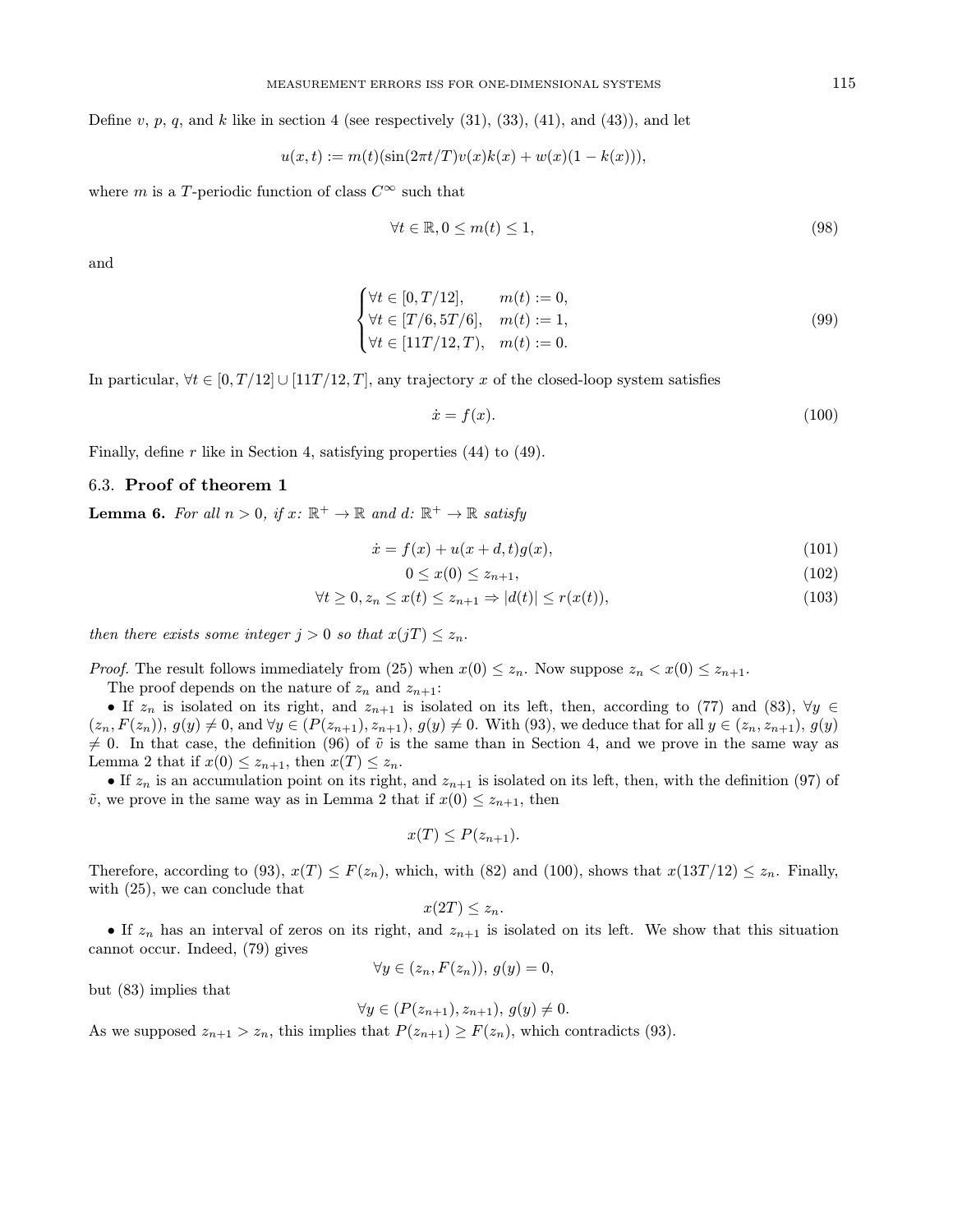• If  $z_n$  is isolated on its right and  $z_{n+1}$  is an accumulation point on its left, we can deduce from (88) and (100) that

$$
x(T/12) \le P(z_{n+1}).
$$

But (77) shows that  $\forall y \in (z_n, F(z_n)), g(y) \neq 0$ . As  $P(z_{n+1}) \in Z$ , (93) shows that  $P(z_{n+1}) \leq z_n$ . Therefore, with (25), we get

$$
x(T) \leq z_n.
$$

• If  $z_n$  is an accumulation point on its right and  $z_{n+1}$  is an accumulation on its left, then, according to (88), (100), and (93),

$$
x(T/12) \le P(z_{n+1}) < F(z_n).
$$

As  $F(z_n) \in Z$ , we can deduce from (25) that  $x(11T/12) \leq F(z_n)$ . Finally, we use (82) and (100) to show that

$$
x(T) \le z_n.
$$

• If  $z_n$  has an interval of zeros on its right and  $z_{n+1}$  is an accumulation point on its left, then, according to (88), (100), and (93),  $x(T/12) \le P(z_{n+1}) < F(z_n)$ . With (80), we can conclude that there is some integer  $j > 0$ such that

$$
x(jT)\leq z_n.
$$

• If  $z_n$  is isolated on its right and  $z_{n+1}$  has an interval of zeros on its left: this situation cannot occur for the same reasons as its symmetrical situation.

• If  $z_n$  is an accumulation point on its right and  $z_{n+1}$  has an interval of zeros on its left (86) and (93) shows that there is some integer  $j > 0$  such that

$$
x((j-1)T) \le P(z_{n+1}) < F(z_n).
$$

Then (82) implies that  $x((j-1)T + T/12) \le z_n$ , so that

$$
x(jT) \leq z_n.
$$

• If  $z_n$  has an interval of zeros on its right and  $z_{n+1}$  has an interval of zeros on its left, we see from (79), (85), and (93) that  $\forall y \in [z_n, z_{n+1}], g(y) = 0$ , and the same argument as the one we used to prove (80) shows that there is some integer  $j > 0$  such that

$$
x(jT) < z_n
$$

which concludes the proof of Lemma 6.  $\Box$ 

Lemma 3 still holds in the general case with the same proof. We then define functions  $\beta$  and  $\gamma$  like in Section 4 and prove in the same way that they satisfy the requirements of the definition of ISS.

## 7. A non-linear counter-example

When, in Section 3, we provided our counter-example, we stressed the role played by frequent oscillations in the sign of g. The proof relied on the fact that a "good" feedback for some point x was not "good" anymore for a neighbour point, when  $x$  is large enough. Using a similar idea, we now prove that a (non-affine) system GAS by means of a continuous time-invariant feedback cannot generally be made ISS for measurement disturbances, even if we allow periodic time-varying feedbacks.

What saves ISS in the affine case is the fact that an appropriate feedback can bring back  $a_{n+1}$  to  $a_n$  in an arbitrary (small) lapse of time. By taking a large  $u$  of the right sign, one can get an arbitrary large  $\dot{x}$  (except when g is zero) of any sign. This property can of course no longer be granted for general nonlinear systems. We are therefore led to consider systems such that  $f(x, u)$  has an finite upper or lower bound when  $u \in \mathbb{R}$ , a bound which vanishes to zero when  $x \to \infty$ .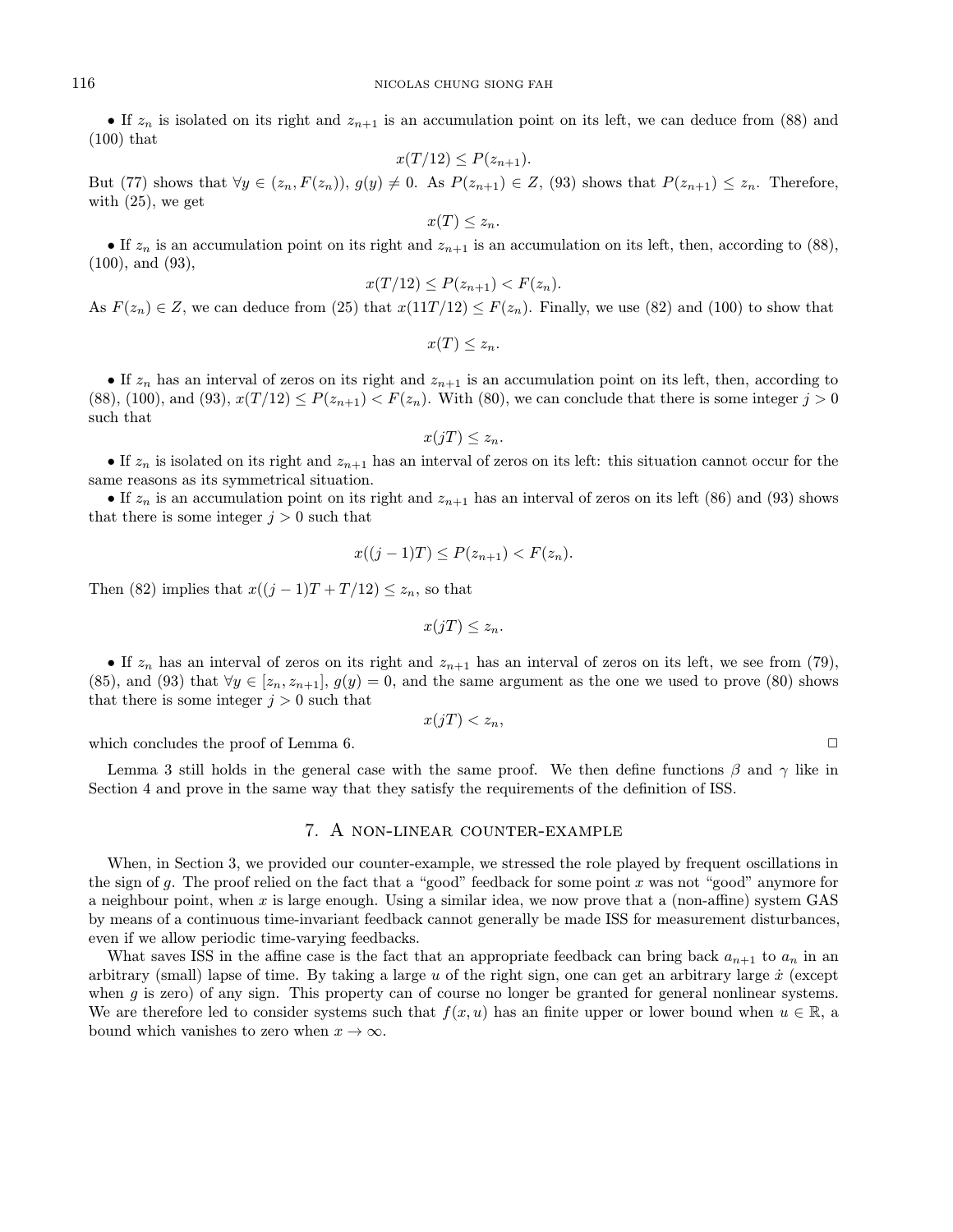Theorem 3. The one-dimensional control plant

$$
\dot{x} = f(x, u) = (u - \sin(x^2))^2 - \frac{x}{3(x^4 + 3)},
$$
\n(104)

is GAS by means of a time-invariant continuous feedback, but cannot be made ISS for measurement disturbances by means of a periodic time-varying continuous feedback.

*Proof.* The feedback  $w(y) := \sin(y^2)$  makes the closed-loop system GAS.

Consider a continuous, periodic time-varying feedback  $u(x, t)$  of given period  $T > 0$  making the closed-loop system GAS, and let  $\delta > 0$  be the bound allowed for measurement disturbances, *i.e.*  $||d||_{\infty} \leq \delta$ .

Let

$$
b_n := \sqrt{2\pi n} \tag{105}
$$

for  $n \in \mathbb{N}$ . There exists an integer  $N_0$  such that

$$
\forall n \ge N_0, \, b_{n+1} - b_n < \delta. \tag{106}
$$

Define

$$
A_n := \{ t \in [0, +\infty), \exists y \in [b_n, b_{n+1}], u(y, t) \ge 0 \},\tag{107}
$$

$$
B_n := \{ t \in [0, +\infty), \exists y \in [b_n, b_{n+1}], u(y, t) \le 0 \},\tag{108}
$$

and  $m_{A_n} := meas(A_n \cap [0,T]), m_{B_n} := meas(B_n \cap [0,T]).$ 

Finally, introduce the points

$$
x_n := \sqrt{(2n + \frac{3}{2})\pi},\tag{109}
$$

$$
y_n := \sqrt{(2n + \frac{1}{2})\pi}.\tag{110}
$$

Let us now give some useful estimates. The function  $x \mapsto \frac{x}{3(x^4+3)}$  increases from 0 to  $\frac{1}{12}$  on the interval [0, 1], then decreases to 0 on  $[1, \infty)$ . Therefore, we have the global estimate

$$
\forall y \ge 0, \quad \forall u \in \mathbb{R}, \quad f(y, u) \ge -\frac{1}{12}, \tag{111}
$$

and, with (105), for  $n \ge 1$ ,  $y \in [b_n, b_{n+1}]$ , and  $u \in \mathbb{R}$ ,

$$
f(y, u) \ge -\frac{y}{3(y^4 + 3)} \ge -\frac{b_n}{3(b_n^4 + 3)} = -\frac{\sqrt{2\pi n}}{3(4\pi^2 n^2 + 3)}.
$$
\n(112)

The following estimates hold when  $n$  grows to infinity:

$$
\frac{\sqrt{2\pi n}T}{3(4\pi^2 n^2+3)} \sim \frac{T}{3(2\pi)^{3/2}} n^{-3/2}, \ \ x_n - \sqrt{(2n+\frac{7}{6})\pi} \sim \sqrt{(2n+\frac{11}{6})\pi} - x_n \sim \frac{\pi}{6\sqrt{2\pi}} n^{-1/2},
$$

and

$$
y_n - \sqrt{(2n + \frac{1}{6})\pi} \sim \sqrt{(2n + \frac{5}{6})\pi} - y_n \sim \frac{\pi}{6\sqrt{2\pi}} n^{-1/2}.
$$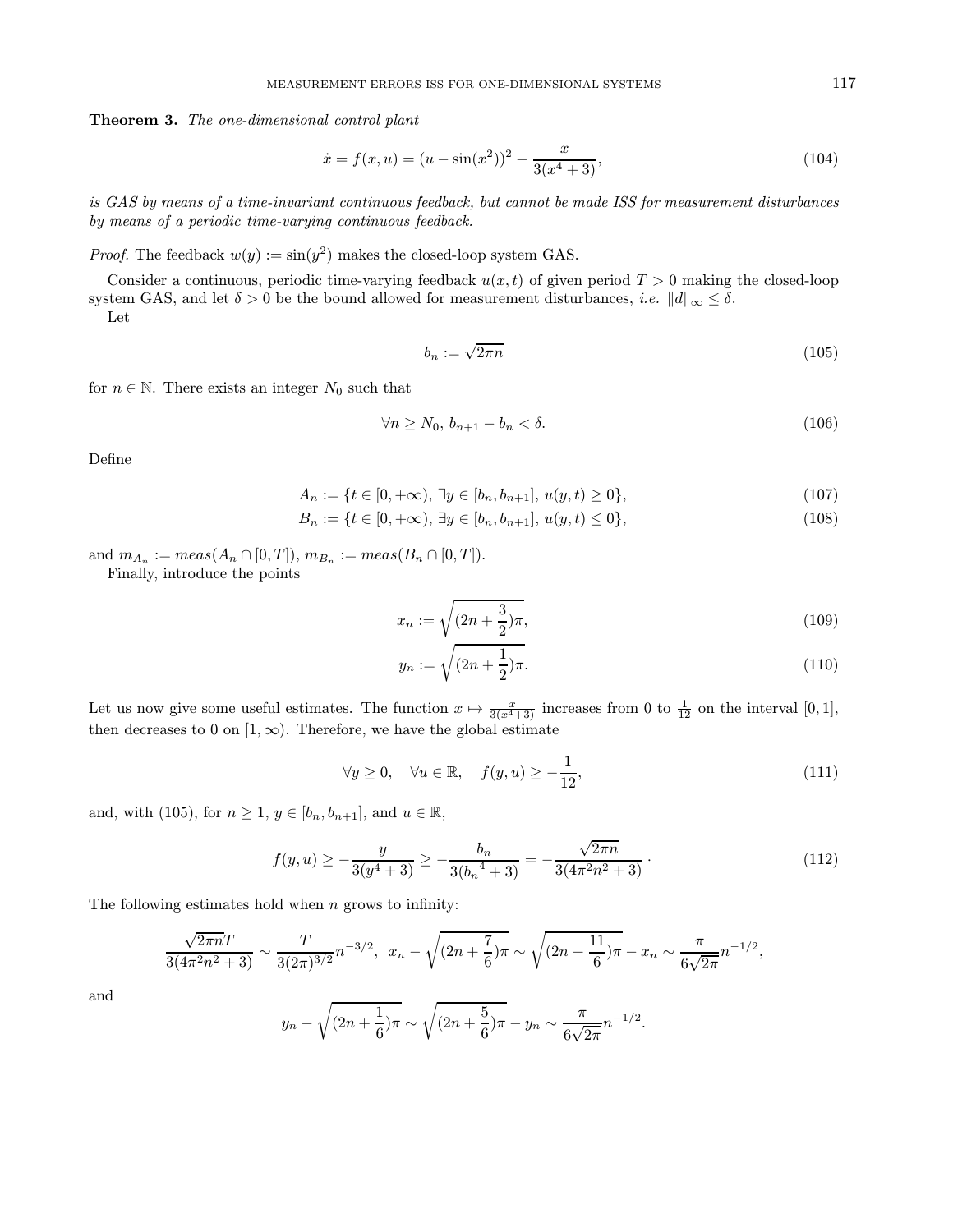#### 118 NICOLAS CHUNG SIONG FAH

These estimates imply the existence of an integer  $N_1$  such that, for all  $n \geq N_1$ :

$$
\frac{\sqrt{2\pi n}T}{3(4\pi^2 n^2 + 3)} \le x_n - \sqrt{(2n + \frac{7}{6})\pi},\tag{113}
$$

$$
\frac{\sqrt{2\pi n}T}{3(4\pi^2 n^2 + 3)} \le \sqrt{(2n + \frac{11}{6})\pi} - x_n,
$$
\n(114)

and

$$
\frac{\sqrt{2\pi n}T}{3(4\pi^2 n^2 + 3)} \le y_n - \sqrt{(2n + \frac{1}{6})\pi},\tag{115}
$$

$$
\frac{\sqrt{2\pi n}T}{3(4\pi^2 n^2 + 3)} \le \sqrt{(2n + \frac{5}{6})\pi} - y_n.
$$
\n(116)

Choose

$$
n \ge \text{Max}(N_0, N_1). \tag{117}
$$

It appears from (107) and (108) that  $m_{A_n} + m_{B_n} \geq T$ , so that one of the two sets has a measure greater than  $T/2$ . Suppose for example that

$$
m_{A_n} \ge T/2. \tag{118}
$$

Let  $\alpha: \mathbb{R}^+ \to [b_n, b_{n+1}]$  be a measurable T-periodic function such that

$$
\forall t \in A_n, u(\alpha(t), t) \ge 0. \tag{119}
$$

Then consider a continuous trajectory  $s_{\tau}$  of the closed-loop system:

$$
\dot{x} = f(x, u(\alpha(t), t))\tag{120}
$$

with the initial condition  $s_{\tau}(\tau) = x_n$ .

**Lemma 7.** Then  $s_\tau(T + \tau) > s_\tau(\tau)$ .

Indeed, if we integrate (120) between  $\tau$  and  $T + \tau$ , using estimates (112) and (113), and the definition (109) of  $x_n$ , we find that

$$
\forall t \in [\tau, T + \tau], \ s_{\tau}(t) \ge \sqrt{(2n + \frac{7}{6})\pi}.
$$

There are two cases:

1. Either  $\exists t_0 \in (\tau, T + \tau]$  such that  $s_\tau(t_0) = \sqrt{(2n + \frac{11}{6})\pi}$ , then integrate (120) between  $t_0$  and  $T + \tau$ , using estimates  $(112)$  and  $(114)$ , as well as  $(109)$ , to find that

$$
s_{\tau}(T+\tau) > s_{\tau}(\tau).
$$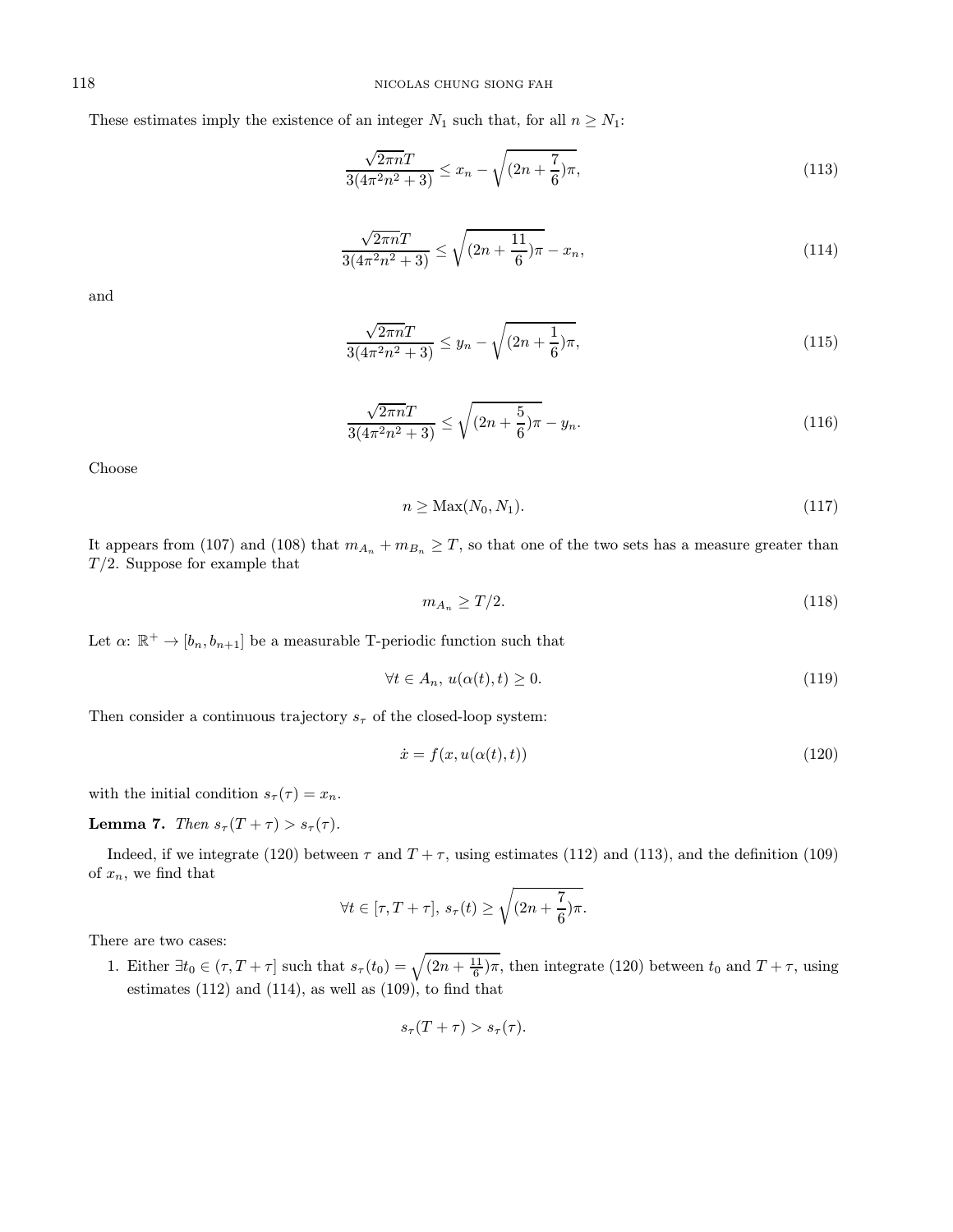2. Or 
$$
\forall t \in [\tau, T + \tau], s_{\tau}(t) \leq \sqrt{(2n + \frac{11}{6})\pi}.
$$
 But then, for all  $y \in [\sqrt{(2n + \frac{7}{6})\pi}, \sqrt{(2n + \frac{11}{6})\pi}]$ , we have  $\sin y^2 \leq -\frac{1}{2}$ . If moreover  $u \geq 0$ , then

$$
f(y, u) \ge f(y, 0) \ge (\sin y^2)^2 - \frac{y}{3(y^4 + 3)} \ge \frac{1}{4} - \text{Max}\left\{\frac{z}{3(z^4 + 3)}; z \ge 0\right\} \ge \frac{1}{4} - \frac{1}{12} = \frac{1}{6},\tag{121}
$$

which, with (111), gives us:

$$
s_{\tau}(T+\tau) - s_{\tau}(\tau) = \int_{\tau}^{\tau+T} \dot{s}_{\tau} = \int_{A_n \cap [\tau,\tau+T]} \dot{s}_{\tau} + \int_{[\tau,T+\tau] \backslash A_n} \dot{s}_{\tau} \geq m_{A_n} \frac{1}{6} - (T-m_{A_n}) \frac{1}{12}.
$$

As we supposed in (118) that  $m_{A_n}$  is greater than  $T/2$ , we finally get

$$
s_{\tau}(T+\tau)-s_{\tau}(\tau)>0.
$$

The same lemma can be proved when n is such that  $m_{B_n}$  is greater than  $T/2$ : just consider the trajectories of the same closed-loop system, but with initial condition  $s_{\tau}(\tau) = y_n$ . The proof goes along the same lines, using estimates  $(115)$  and  $(116)$  instead of  $(113)$  and  $(114)$ .

We now construct a measurable, essentially bounded disturbance  $d$  and a trajectory  $x$  of the closed-loop system

$$
\dot{x} = f(x, u(x+d, t))
$$

of initial condition  $x(0) = x_n$  if  $m_{A_n} \geq T/2$  (resp.  $x(0) = y_n$  if  $m_{B_n} \geq T/2$ ), such that the limsup of this trajectory is greater than  $x_n$  (resp.  $y_n$ ). We treat the case  $m_{A_n} \geq T/2$  (the proof goes along the same lines in the other case).

Let  $t_0 := T$  if  $\forall t \in [0,T)$ ,  $s_0(t) \leq \sqrt{(2n + \frac{11}{6})\pi}$ . Otherwise, let  $t_0 < T$  be such that:  $\forall t \in [0, t_0)$ ,  $s_0(t) \leq$  $\sqrt{(2n + \frac{11}{6})\pi}$  and  $s_0(t_0) = \sqrt{(2n + \frac{11}{6})\pi}$ .

By (106) and (117), we have  $b_{n+1} - b_n < \delta$ . The function  $\alpha$  has been defined in (119) such that on [0, T],  $\alpha(t) \in [b_n, b_{n+1}]$ . Moreover,  $t_0$  has been defined so that on  $[0, t_0]$ ,  $s_0(t) \in [b_n, b_{n+1}]$ . Therefore, we can define a measurable disturbance  $d_1: \mathbb{R}^+ \to \mathbb{R}$  essentially bounded by  $\delta$  such that:

$$
\forall t \in [0, t_0], d_1(t) = \alpha(t) - s_0(t). \tag{122}
$$

The definition of  $d_1$  and (120) show that there exists some trajectory  $X_1$  of the closed-loop system

$$
\dot{x} = f(x, u(x + d_1, t))
$$
\n(123)

with the initial condition  $X_1(0) = x_n$  such that

$$
\forall t \in [0, t_0], \, X_1(t) = s_0(t).
$$

If  $t_0 = T$ , Lemma 7 shows that  $X_1(T) > x_n$ . Otherwise,  $X_1(t_0) = \sqrt{(2n + \frac{11}{6})\pi}$ , then integrate (123) between  $t_0$  and T, using estimates (112) and (114), as well as (109), to find that

$$
X_1(T) > x_n.
$$

Now, either  $\forall t \geq T$ ,  $X_1(t) > x_n$ , then take  $d = d_1$  and  $x = X_1$ , the function x is a trajectory of the closed-loop system

$$
\dot{x} = f(x, u(x+d, t))
$$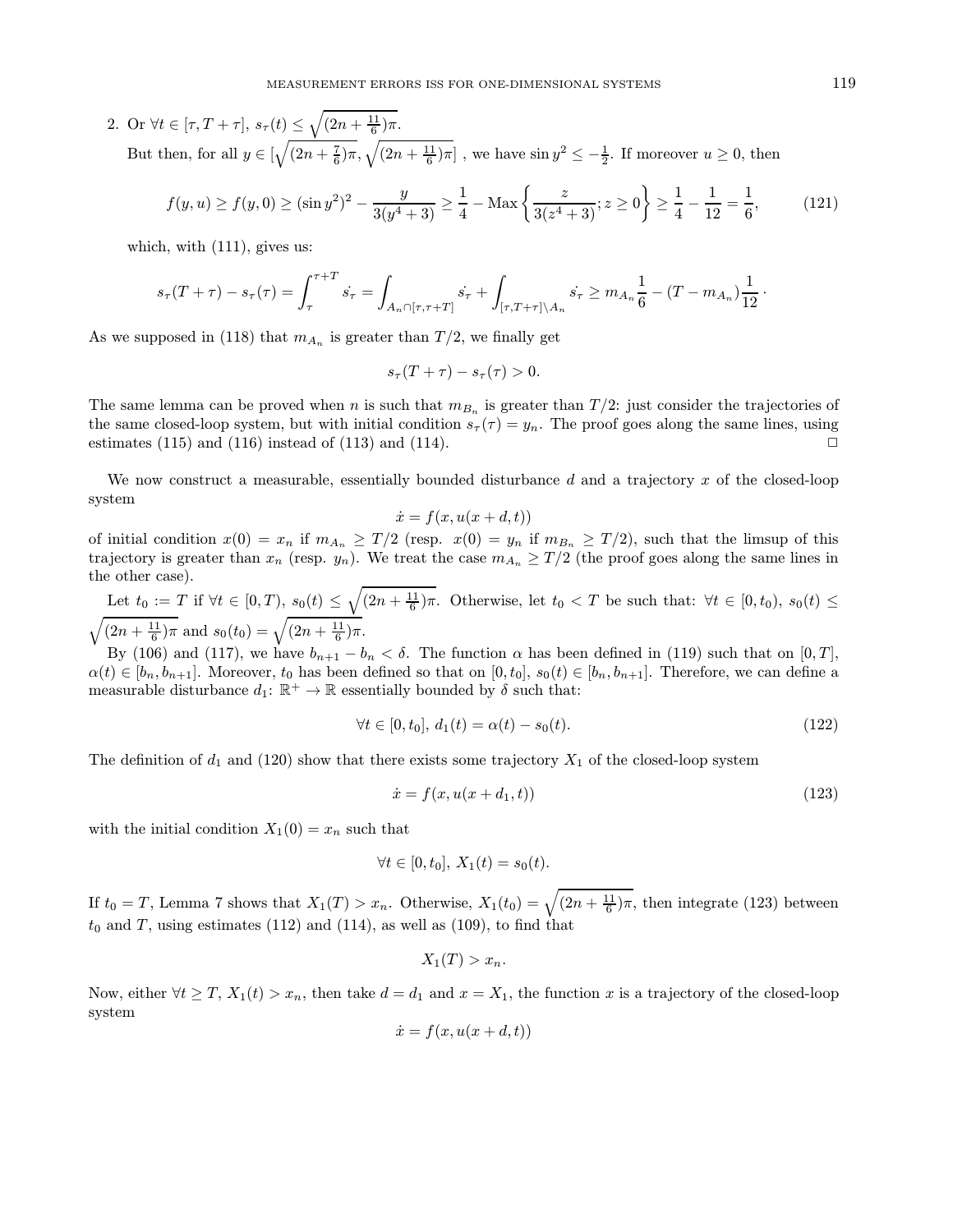and its limsup is greater than  $x_n$ .

Or there is a time  $\tau_1 > T$  such that  $X_1(\tau_1) = x_n$ . Let  $t_1 = \tau_1 + T$  if  $\forall t \in [\tau_1, \tau_1 + T)$ ,  $s_0(t) \leq \sqrt{(2n + \frac{11}{6})\pi}$ . Otherwise, let  $t_1 < T$  be such that:  $\forall t \in [\tau_1, \tau_1 + t_1), s_0(t) \leq \sqrt{(2n + \frac{11}{6})\pi}$  and  $s_0(t_1) = \sqrt{(2n + \frac{11}{6})\pi}$ . Then let  $d_2$  be a measurable measurement disturbance essentially bounded by  $\delta$  such that

$$
\forall t \in [0, \tau_1), d_2(t) = d_1(t)
$$

and

$$
\forall t \in [\tau_1, \tau_1 + t_1), d_2(t) = \alpha(t) - s_{\tau_1}(t).
$$

The definition (120) of  $s_{\tau_1}$  shows that there exists some trajectory  $X_2$  of the closed-loop system

$$
\dot{x} = f(x, u(x + d_2, t)
$$

with the initial condition  $X_2(0) = x_n$ , and such that

$$
\forall t \in [0,\tau_1),\,X_2(t)=X_1(t)
$$

and

$$
\forall t \in [\tau_1, \tau_1 + t_1], X_2(t) = s_{\tau_1}(t).
$$

Therefore, like above,  $X_2(\tau_1 + T) > x_n$ .

By repeating this process as many times as needed, we can define a measurable measurement disturbance d bounded by  $\delta$  and some trajectory x of the closed-loop system

$$
\dot{x} = f(x, u(x+d, t))
$$

such that  $x(0) = x_n$ , and

$$
\forall t \geq 0, x(t) = x_n \Rightarrow x(t+T) > x_n.
$$

This implies that  $\overline{\lim}_{t\to\infty}x(t) \geq x(0)$ .

When  $\delta$  is given, this construction can be done for any large enough n. Moreover, the construction can be done for any positive δ. We can therefore conclude in the same way as in Section 3 that the system cannot be made ISS.

#### **REFERENCES**

- [1] E.D. Sontag, Smooth stabilization implies coprime factorization. IEEE Trans. Automat. Cont. 34 (1989) 435-443.
- [2] R. Freeman, Global internal stabilizability does not imply global external stabilizability for small sensor disturbances. IEEE Trans. Automat. Contr. 40 (1996) 2119-2122.
- [3] R. Freeman and P. Kokotovic, Robust nonlinear control design state-space and Lyapunov techniques, Birkhäuser, Boston Basel Berlin (1996).
- [4] E.D. Sontag, Mathematical control theory: Deterministic Finite Dimensional Systems, Text in Applied Mathematics 6, Springer-Verlag, New York Berlin Heidelberg (1990).
- [5] C. Samson, Velocity and torque feedback control of a nonholomic cart, in Robot Control, Proc. of the International Workshop on Nonlinear and Adaptive Control: Issues in Robotics, C. Canudas de Wit Ed., Grenoble, France, November 21-23, 1990, Springer-Verlag, Berlin Heidelberg New York, Lecture Notes in Control and Information Sciences 162 (1991) 125-151.
- [6] J.M. Coron, Global asymptotic Stabilization for controllable systems without drift. Math. Control Signals Systems 5 (1992) 295-312.
- [7] J.M. Coron, Stabilization in finite time of locally controllable systems by means of continuous time-varying feedback laws. SIAM J. Contr. Opt. 33 (1995) 804-833.
- [8] J.M. Coron, On the stabilization of controllable and observable systems by an output feedback law. Math. Control Signals Systems 7 (1994) 187-216.
- [9] R. Freeman, Time-varying feedback for the global stabilization of nonlinear systems with measurement disturbances, in Proc. European Control Conference, Brussels (1997).